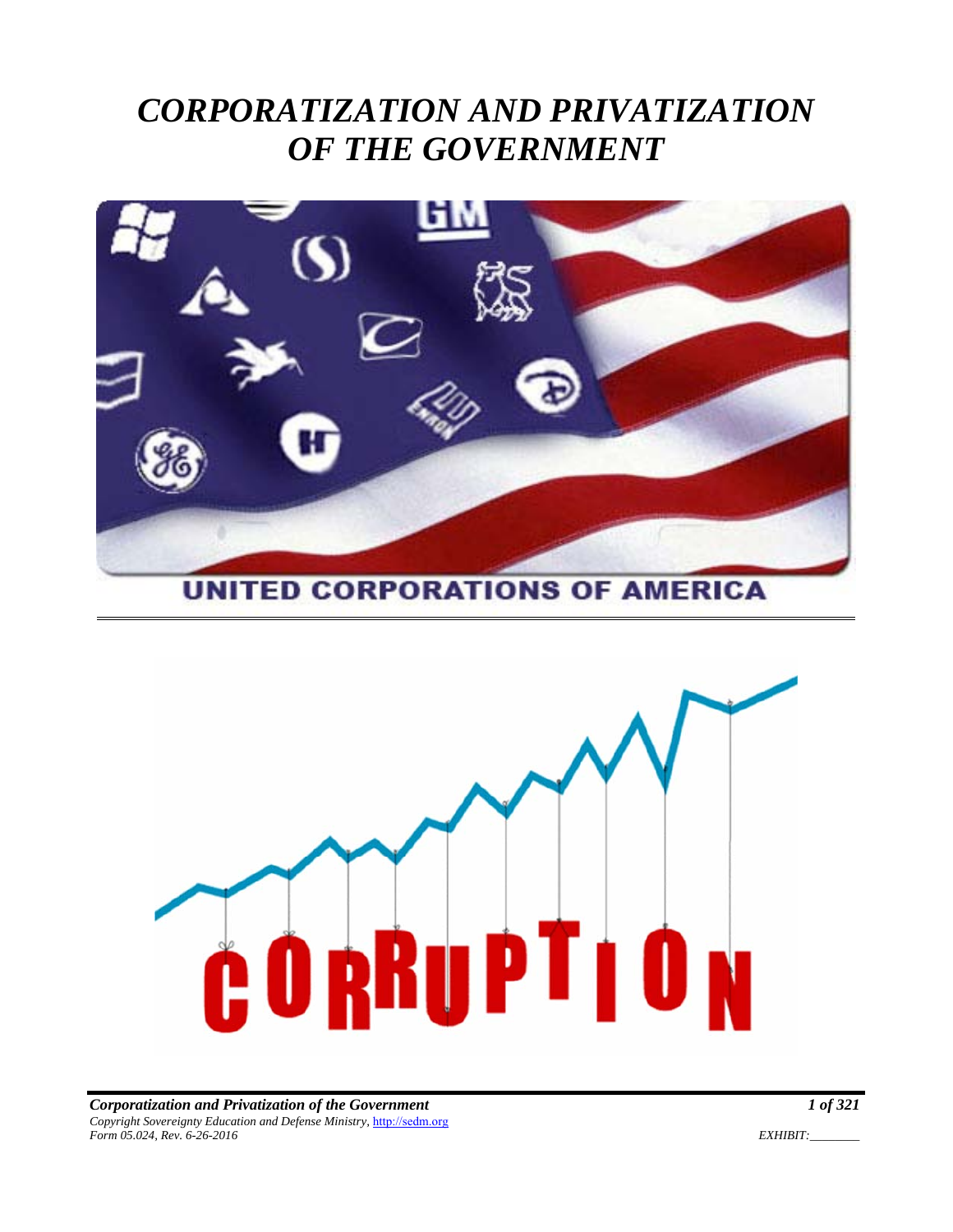

## **PLEASE WATCH:**

It's An Illusion, John Harris https://sedm.org/its-an-illusion-a-lecture-in-law-by-john-harris/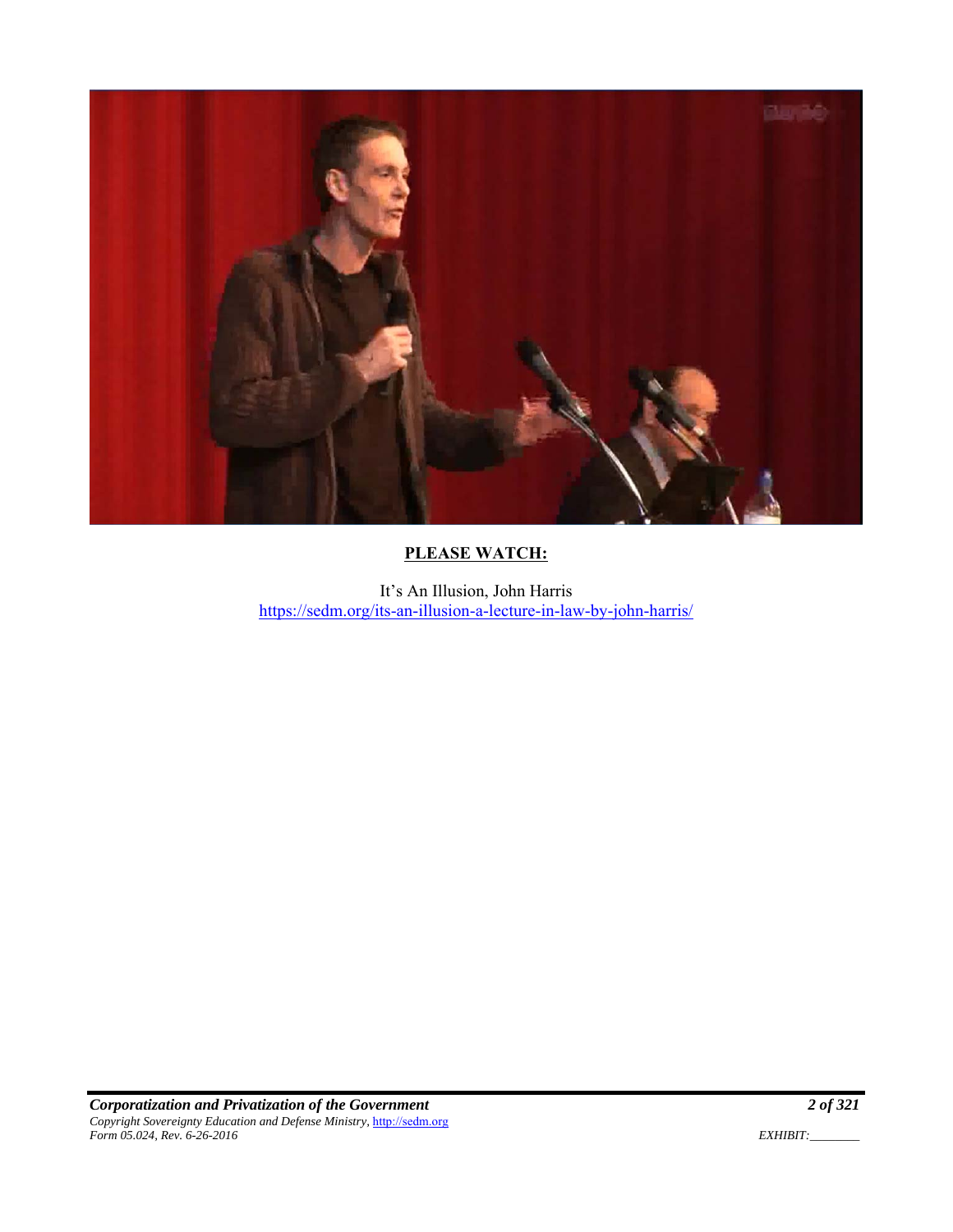# **TABLE OF CONTENTS**

| 1                       |              |                                                                                                       |          |
|-------------------------|--------------|-------------------------------------------------------------------------------------------------------|----------|
| $\boldsymbol{2}$        |              | Corporation Franchises are the main method of transforming a Free Society into a                      |          |
|                         |              |                                                                                                       |          |
|                         |              |                                                                                                       | 39       |
| 3                       |              | Corporate Feudalism has replaced the English Monarchy We Fought a War to Abandon44                    |          |
| $\overline{\mathbf{4}}$ |              | Being a federal corporation is the ONLY way provided in federal statutes to transition from           |          |
|                         |              |                                                                                                       |          |
| 5                       |              | The Founding Fathers rejected the idea of a government that is a corporate franchise56                |          |
| 6                       |              | Three Main Corporate Entities: "State", "United States", and "United States of America" 61            |          |
| 7                       |              |                                                                                                       |          |
|                         | 7.1          |                                                                                                       |          |
|                         | 7.2          |                                                                                                       |          |
|                         | 7.3          |                                                                                                       |          |
|                         | 7.4          | The purpose and foundation of de jure government: Protection of EXCLUSIVELY PRIVATE rights 75         |          |
|                         | 7.5          |                                                                                                       |          |
|                         | 7.6          |                                                                                                       |          |
|                         | 7.7          | All PUBLIC/GOVERNMENT law attaches to government territory, all PRIVATE law attaches to your right to |          |
|                         |              |                                                                                                       |          |
|                         | 7.8          |                                                                                                       |          |
|                         | 7.9          |                                                                                                       |          |
|                         | 7.10         |                                                                                                       |          |
|                         | 7.11         | Unlawful methods abused by government to convert PRIVATE property to PUBLIC property  107             |          |
|                         | 7.12<br>7.13 |                                                                                                       |          |
| 8                       |              |                                                                                                       |          |
|                         | 8.1          |                                                                                                       |          |
|                         | 8.2          |                                                                                                       |          |
|                         | 8.3          |                                                                                                       |          |
|                         | 8.4          |                                                                                                       |          |
|                         | 8.5          | Abuse of Franchises are How De Jure Governments are Transformed into Corrupt De Facto Governments140  |          |
| 9                       |              | The United States Government is a "Federal Corporation" franchise 149                                 |          |
| 10                      |              |                                                                                                       |          |
|                         |              |                                                                                                       |          |
|                         | 10.2         |                                                                                                       |          |
|                         | 10.3         |                                                                                                       |          |
|                         | 10.4         |                                                                                                       |          |
|                         | 10.5         |                                                                                                       |          |
|                         | 10.6         |                                                                                                       |          |
| 11                      |              | Corporate "Franchisees" are "residents" and "trustees" of the entity granting the                     |          |
|                         |              |                                                                                                       |          |
|                         | 11.1         |                                                                                                       |          |
|                         | 11.2         |                                                                                                       |          |
|                         | 11.3         |                                                                                                       |          |
|                         | 11.4         |                                                                                                       |          |
|                         | 11.5         |                                                                                                       |          |
|                         | 11.6         |                                                                                                       |          |
|                         |              | Corporatization and Privatization of the Government                                                   | 3 of 321 |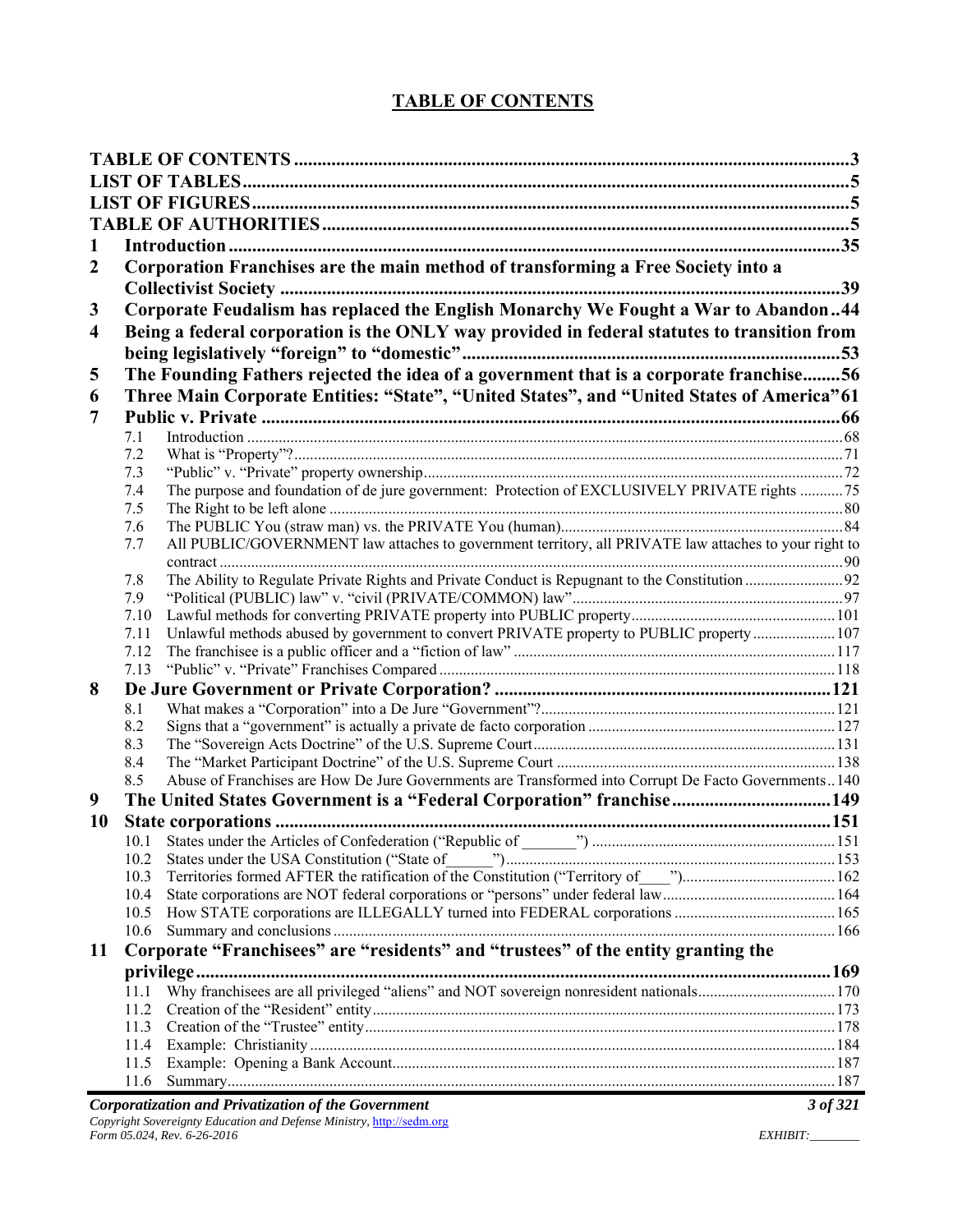| 12        |      |         |                                                                                                                     |  |
|-----------|------|---------|---------------------------------------------------------------------------------------------------------------------|--|
|           |      |         |                                                                                                                     |  |
|           | 12.2 |         | Corporations cannot sue in a CONSTITUTIONAL federal court and may only sue in a STATUTORY franchise                 |  |
|           | 12.3 |         | Only PRIVATE natural beings can sue in CONSTITUTIONAL court and they must privately invoke the                      |  |
|           |      |         |                                                                                                                     |  |
|           |      |         |                                                                                                                     |  |
| 13        |      |         | How Legitimate De Jure Governments are transformed into De Facto Private                                            |  |
|           |      |         |                                                                                                                     |  |
|           | 13.1 |         |                                                                                                                     |  |
|           | 13.2 |         | Rules for Changing a Republic Based on Equality to a Monarchy Based on Inequality and Privilege 199                 |  |
|           | 13.3 |         | Bankruptcy: The De Jure United States is Bankrupt and has been replaced by a de facto private corporation 203       |  |
|           | 13.4 |         |                                                                                                                     |  |
|           | 13.5 |         |                                                                                                                     |  |
|           | 13.6 |         | Abuse of Franchises to compel conversion of "Unalienable Rights" into statutory "privileges"227                     |  |
|           | 13.7 |         |                                                                                                                     |  |
|           | 13.8 |         |                                                                                                                     |  |
| 14        |      |         | Legal Evidence of Corporatization of State and Federal Governments 239                                              |  |
|           | 14.1 |         |                                                                                                                     |  |
|           | 14.2 |         |                                                                                                                     |  |
|           | 14.3 |         |                                                                                                                     |  |
|           | 14.4 |         |                                                                                                                     |  |
|           | 14.5 |         |                                                                                                                     |  |
|           | 14.6 |         |                                                                                                                     |  |
|           | 14.7 |         |                                                                                                                     |  |
|           | 14.8 |         |                                                                                                                     |  |
|           | 14.9 |         |                                                                                                                     |  |
|           |      |         |                                                                                                                     |  |
|           |      |         | 14.11 Hard Evidence of Corporate Takeover at All Levels of Government in America, as Well as of the United Nations: |  |
|           |      |         |                                                                                                                     |  |
|           |      | 14.11.1 | DUNS Numbers of the US Corporate Government and Most of Its Major                                                   |  |
|           |      |         |                                                                                                                     |  |
|           |      | 14.11.2 |                                                                                                                     |  |
|           |      | 14.11.3 |                                                                                                                     |  |
|           |      |         | DUNS Numbers of the United Nations Corporation and Some of Its Major                                                |  |
|           |      |         |                                                                                                                     |  |
| 15        |      |         |                                                                                                                     |  |
|           |      |         | 15.1 Chronology of the transformation of CONSTITUTIONAL to STATUTORY "State" Corporations 277                       |  |
|           |      |         |                                                                                                                     |  |
|           | 15.3 |         |                                                                                                                     |  |
|           | 15.4 |         |                                                                                                                     |  |
|           | 15.5 |         |                                                                                                                     |  |
|           | 15.6 |         |                                                                                                                     |  |
|           | 15.7 |         |                                                                                                                     |  |
|           | 15.8 |         |                                                                                                                     |  |
|           | 15.9 |         |                                                                                                                     |  |
| <b>16</b> |      |         | How CorpGov forces you to UNLAWFULLY become its "employee" or "officer" 301                                         |  |
| 17        |      |         |                                                                                                                     |  |
|           |      |         | 17.1 Is a corporation doing business with the U.S. government as a contractor a "trade or business" or a statutory  |  |
|           |      |         |                                                                                                                     |  |
| 18        |      |         |                                                                                                                     |  |
| 19        |      |         |                                                                                                                     |  |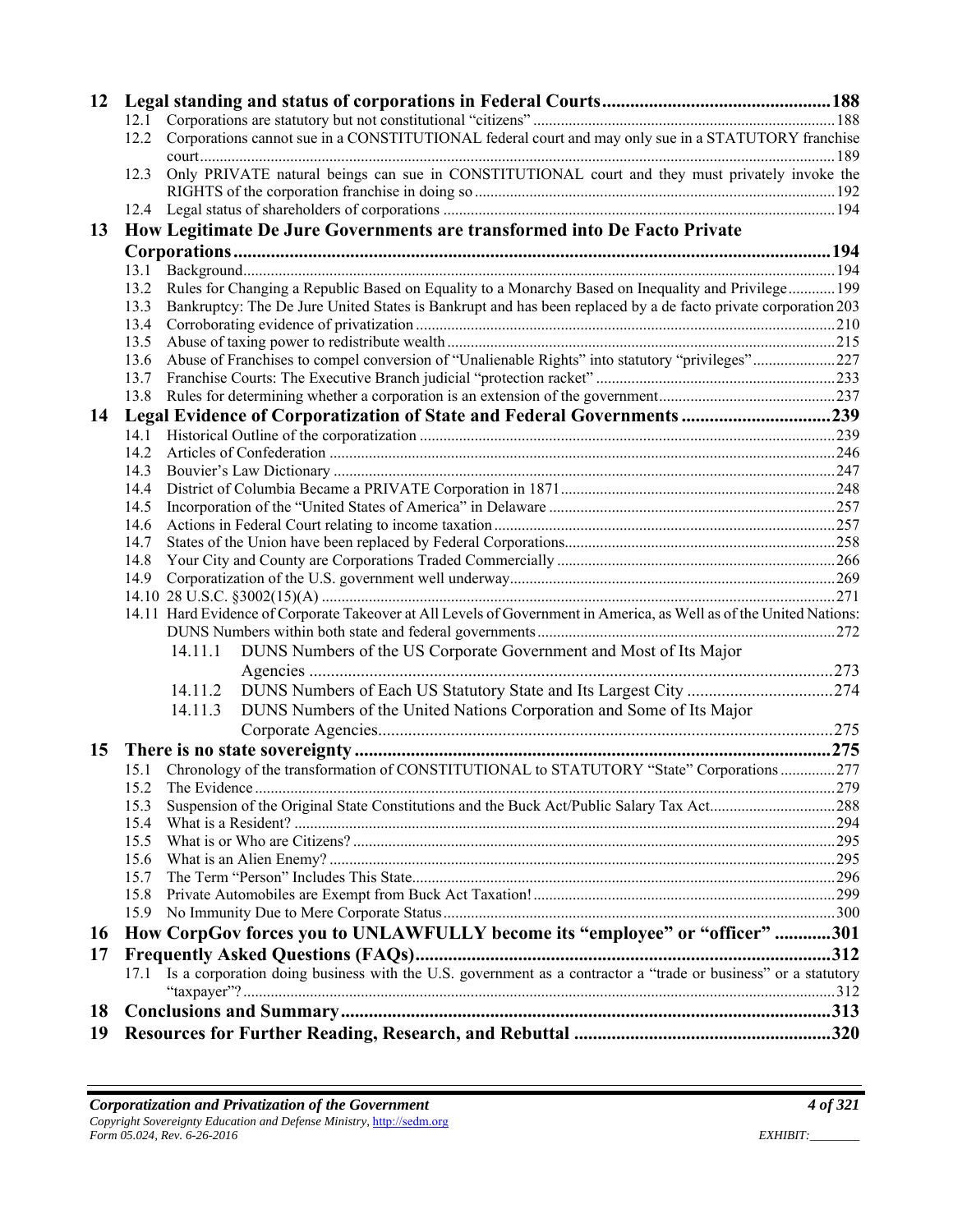#### **LIST OF TABLES**

| Table 3: Meanings assigned to "United States" by the U.S. Supreme Court in Hooven & Allison v. Evatt 91 |  |
|---------------------------------------------------------------------------------------------------------|--|
|                                                                                                         |  |
|                                                                                                         |  |
|                                                                                                         |  |
|                                                                                                         |  |
|                                                                                                         |  |
|                                                                                                         |  |
|                                                                                                         |  |
|                                                                                                         |  |

# **LIST OF FIGURES**

# **TABLE OF AUTHORITIES**

### **Constitutional Provisions**

**Corporatization and Privatization of the Government**<br>Copyright Sovereignty Education and Defense Ministry, http://sedm.org<br>Form 05.024, Rev. 6-26-2016

 $5$  of 321

EXHIBIT: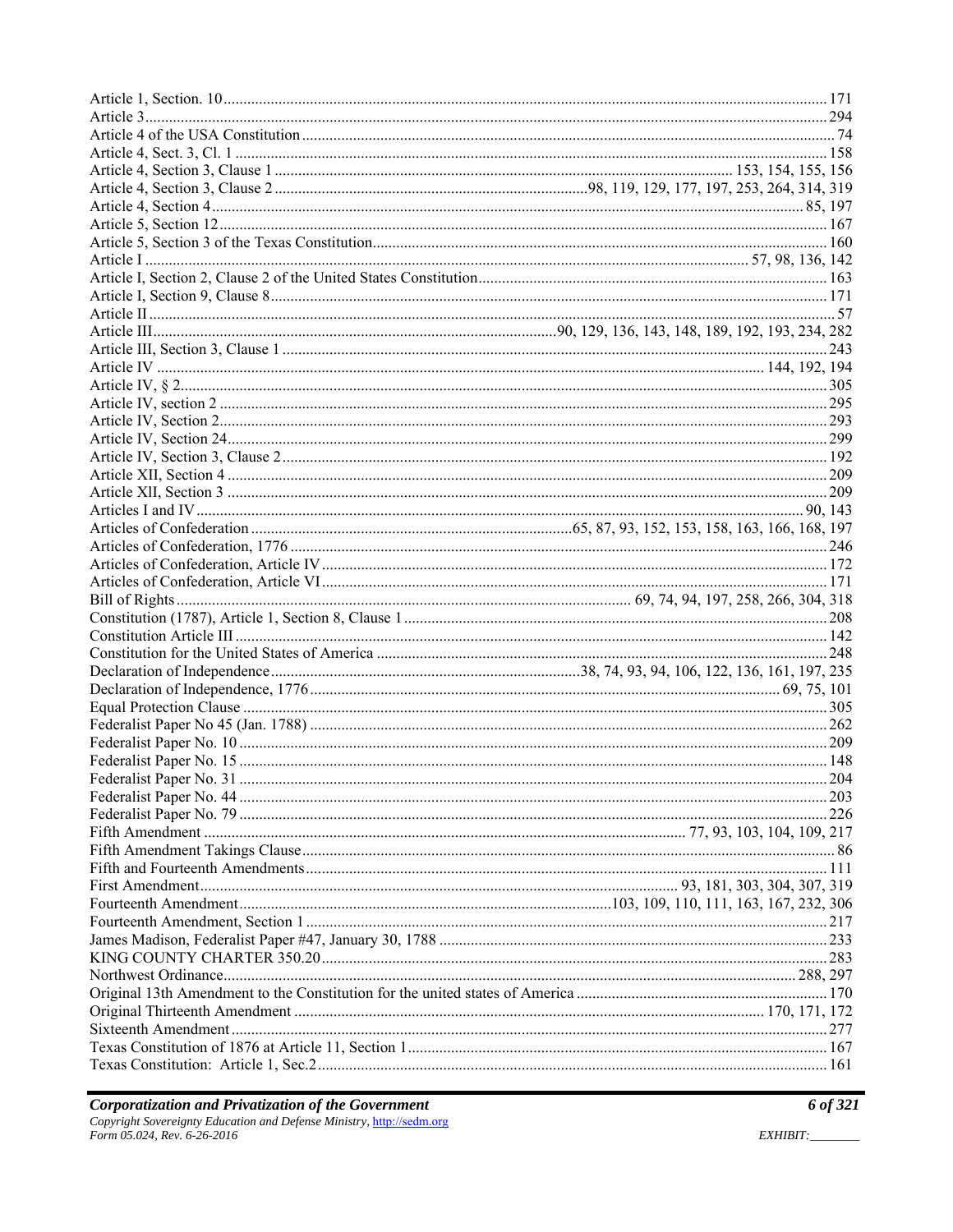#### **Statutes**

| "Public Debt Limit- Balance Budget And Emergency Deficit Control Act of 1985," Public Law 99-177 206 |  |
|------------------------------------------------------------------------------------------------------|--|
|                                                                                                      |  |
|                                                                                                      |  |
|                                                                                                      |  |
|                                                                                                      |  |
|                                                                                                      |  |
|                                                                                                      |  |
|                                                                                                      |  |
|                                                                                                      |  |
|                                                                                                      |  |
|                                                                                                      |  |
|                                                                                                      |  |
|                                                                                                      |  |
|                                                                                                      |  |
|                                                                                                      |  |
|                                                                                                      |  |
|                                                                                                      |  |
|                                                                                                      |  |
|                                                                                                      |  |
|                                                                                                      |  |
|                                                                                                      |  |
|                                                                                                      |  |
|                                                                                                      |  |
|                                                                                                      |  |
|                                                                                                      |  |
|                                                                                                      |  |
|                                                                                                      |  |
|                                                                                                      |  |
|                                                                                                      |  |
|                                                                                                      |  |
|                                                                                                      |  |
|                                                                                                      |  |

**Corporatization and Privatization of the Government**<br>Copyright Sovereignty Education and Defense Ministry, http://sedm.org<br>Form 05.024, Rev. 6-26-2016

7 of 321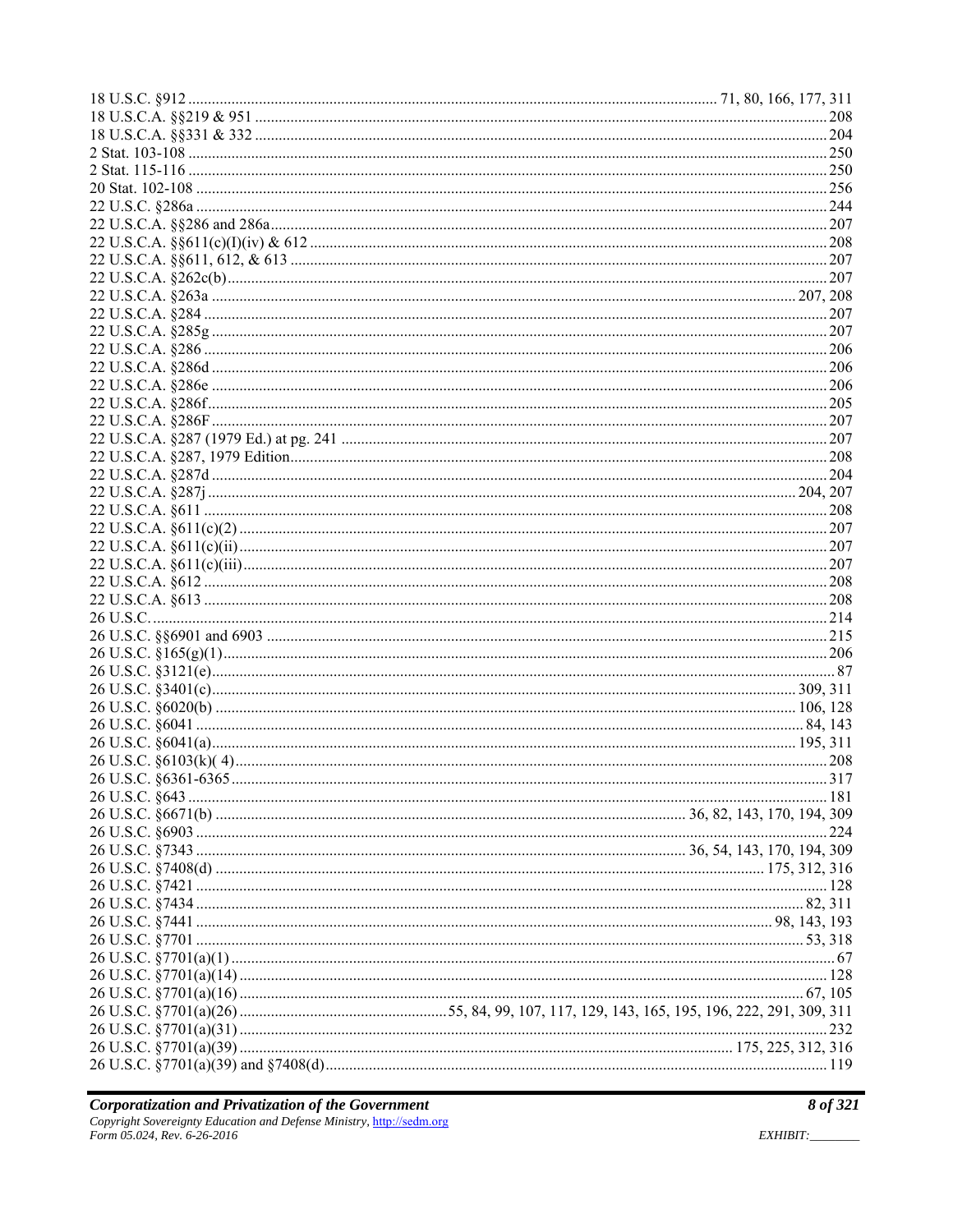**Corporatization and Privatization of the Government**<br>Copyright Sovereignty Education and Defense Ministry, http://sedm.org<br>Form 05.024, Rev. 6-26-2016

9 of 321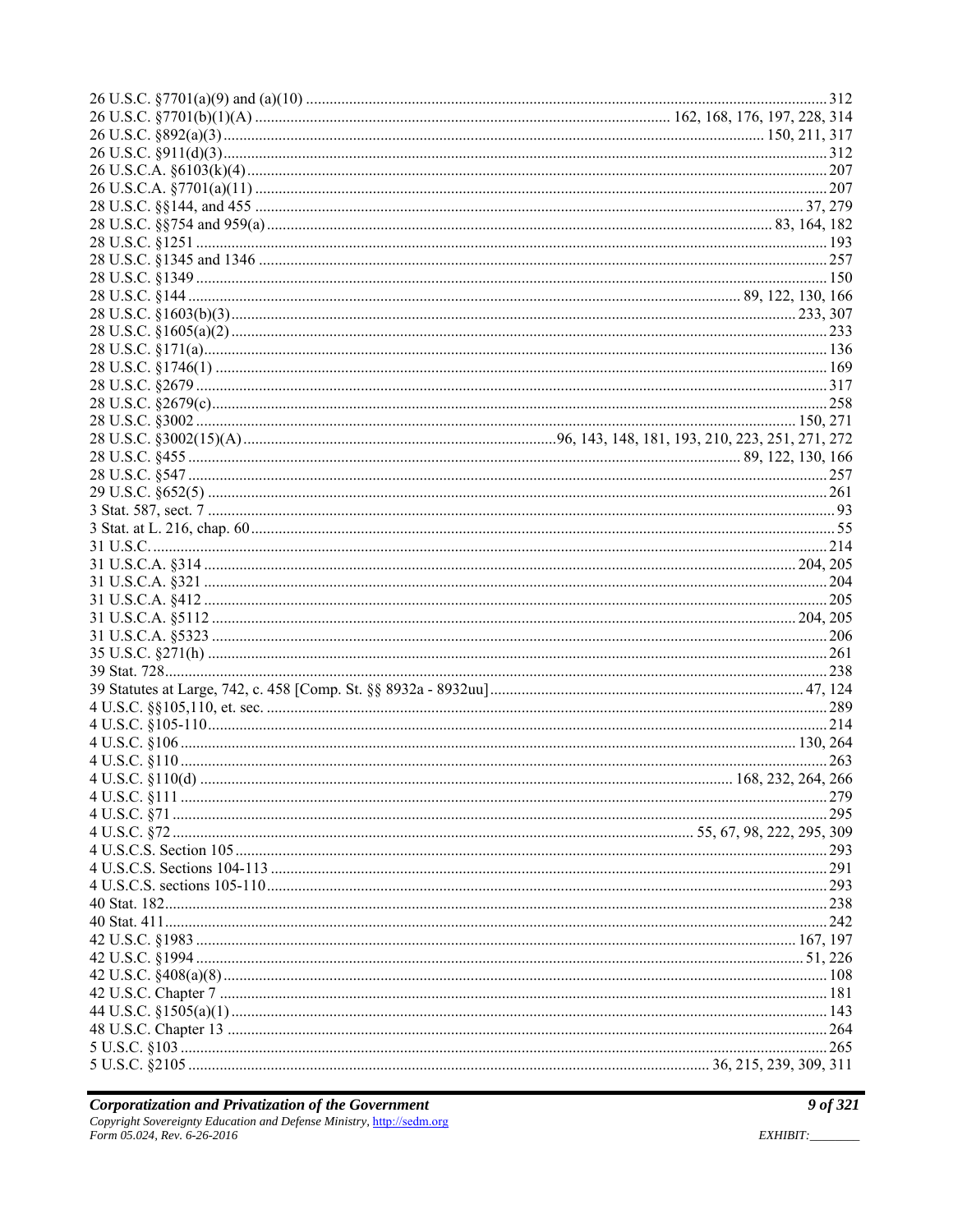| Appropriation Act of October 6, 1917 (40 Stats. 345, 384 [Comp. St. 1918, Comp. St. Ann. Supp. 1919, § 251b] 238 |  |
|------------------------------------------------------------------------------------------------------------------|--|
|                                                                                                                  |  |
|                                                                                                                  |  |
|                                                                                                                  |  |
|                                                                                                                  |  |
|                                                                                                                  |  |
|                                                                                                                  |  |
|                                                                                                                  |  |
|                                                                                                                  |  |
|                                                                                                                  |  |
|                                                                                                                  |  |
|                                                                                                                  |  |
|                                                                                                                  |  |
|                                                                                                                  |  |
|                                                                                                                  |  |
|                                                                                                                  |  |
|                                                                                                                  |  |
|                                                                                                                  |  |
|                                                                                                                  |  |
|                                                                                                                  |  |
|                                                                                                                  |  |
|                                                                                                                  |  |
|                                                                                                                  |  |
|                                                                                                                  |  |
|                                                                                                                  |  |
|                                                                                                                  |  |
|                                                                                                                  |  |
|                                                                                                                  |  |
|                                                                                                                  |  |
|                                                                                                                  |  |
|                                                                                                                  |  |
|                                                                                                                  |  |
|                                                                                                                  |  |
|                                                                                                                  |  |
|                                                                                                                  |  |
|                                                                                                                  |  |
|                                                                                                                  |  |
|                                                                                                                  |  |
|                                                                                                                  |  |
|                                                                                                                  |  |
|                                                                                                                  |  |
|                                                                                                                  |  |
|                                                                                                                  |  |
|                                                                                                                  |  |
|                                                                                                                  |  |
|                                                                                                                  |  |
|                                                                                                                  |  |
|                                                                                                                  |  |
|                                                                                                                  |  |
|                                                                                                                  |  |
|                                                                                                                  |  |
|                                                                                                                  |  |
|                                                                                                                  |  |
|                                                                                                                  |  |
|                                                                                                                  |  |
|                                                                                                                  |  |
|                                                                                                                  |  |
|                                                                                                                  |  |

EXHIBIT: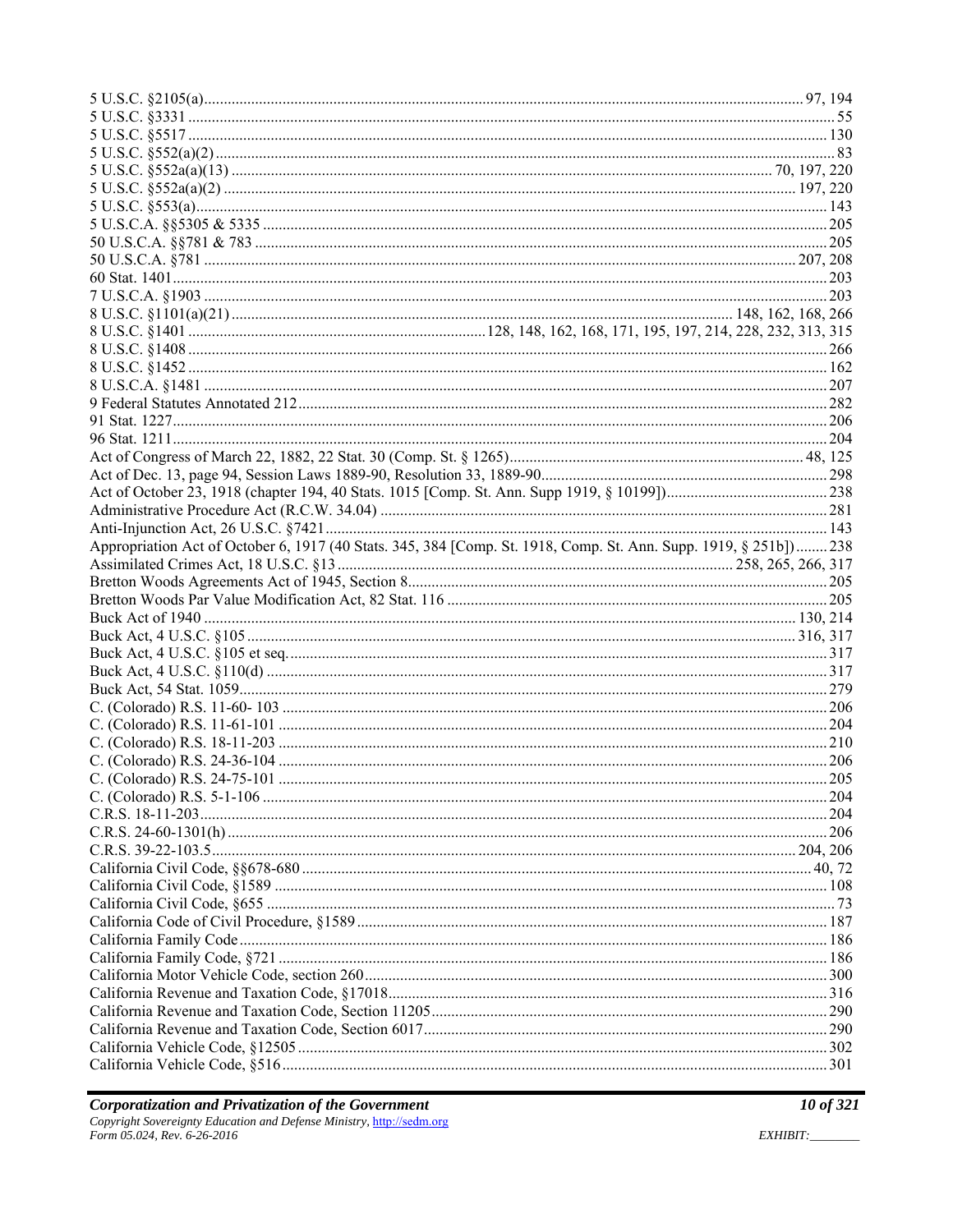| Peters, Richard, ed., The Public Statutes at Large of the United States of America, v.5, pp. 797-798, Boston, Chas. C. Little |  |
|-------------------------------------------------------------------------------------------------------------------------------|--|
|                                                                                                                               |  |
|                                                                                                                               |  |
|                                                                                                                               |  |
|                                                                                                                               |  |
|                                                                                                                               |  |
|                                                                                                                               |  |
|                                                                                                                               |  |
|                                                                                                                               |  |
|                                                                                                                               |  |

*I1 of 321*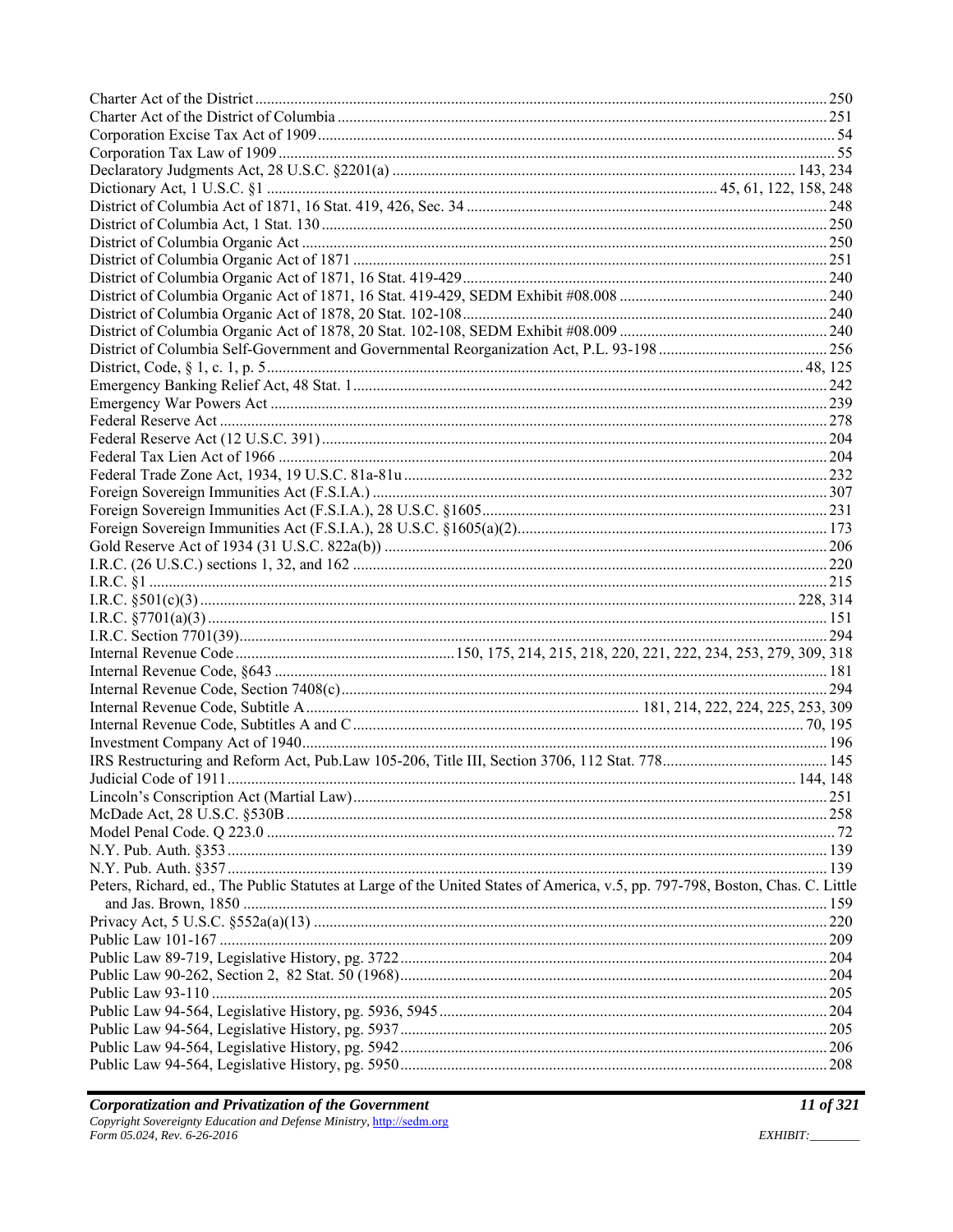| Statutes at Large of the United States of America from Dec. 1, 1845 to March 3, 1851 Volume IX  161              |  |
|------------------------------------------------------------------------------------------------------------------|--|
|                                                                                                                  |  |
|                                                                                                                  |  |
|                                                                                                                  |  |
|                                                                                                                  |  |
|                                                                                                                  |  |
|                                                                                                                  |  |
|                                                                                                                  |  |
|                                                                                                                  |  |
|                                                                                                                  |  |
|                                                                                                                  |  |
|                                                                                                                  |  |
| Trading with the Enemy Act (Public Law 65-91, 65th Congress, Session I, Chapters 105, 106, October 6, 1917)  239 |  |
|                                                                                                                  |  |
|                                                                                                                  |  |
|                                                                                                                  |  |
|                                                                                                                  |  |
|                                                                                                                  |  |
|                                                                                                                  |  |
|                                                                                                                  |  |
|                                                                                                                  |  |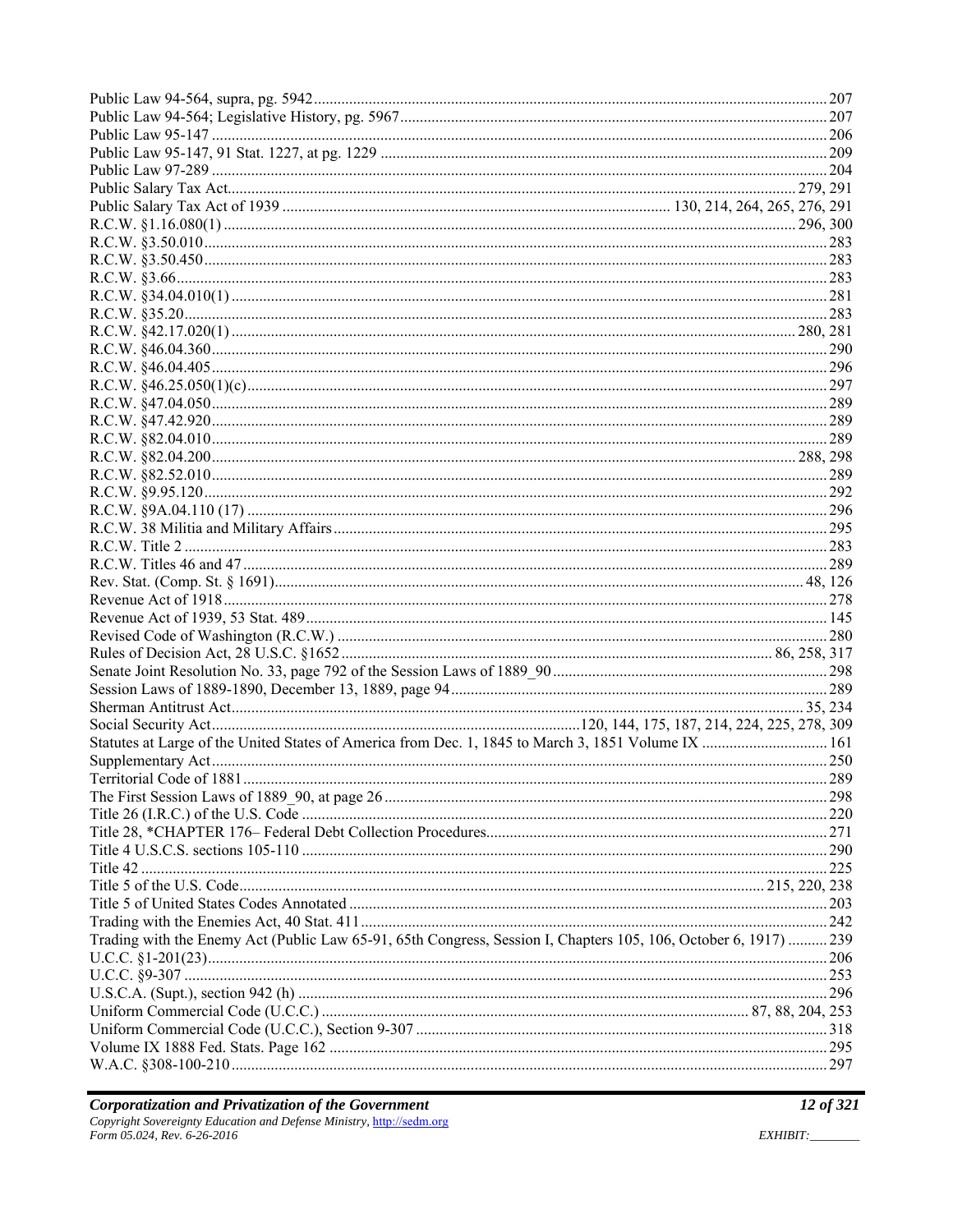# **Regulations**

### **Rules**

## **Cases**

| Abood v. Detroit Bd. of Ed., 431 U.S. 209, 97 S.Ct. 1782, 52 L.Ed.2d. 261, 95 L.R.R.M. (BNA) 2411, 81 Lab.Cas. (CCH)     |  |
|--------------------------------------------------------------------------------------------------------------------------|--|
|                                                                                                                          |  |
|                                                                                                                          |  |
|                                                                                                                          |  |
|                                                                                                                          |  |
|                                                                                                                          |  |
|                                                                                                                          |  |
| Allied Stores of Ohio, Inc. v. Bowers, 358 U.S. 522, 79 S.Ct. 437, 3 L.Ed.2d. 480, 9 Ohio.Op.2d. 321, 82 Ohio.L.Abs. 312 |  |
|                                                                                                                          |  |
|                                                                                                                          |  |
|                                                                                                                          |  |
| American Service Corp. of South Carolina v. Hickle, 312 S.C. 520, 435 S.E.2d. 870 (1993), reh'g denied, (Oct. 20, 1993)  |  |
|                                                                                                                          |  |
|                                                                                                                          |  |
|                                                                                                                          |  |
|                                                                                                                          |  |
|                                                                                                                          |  |
|                                                                                                                          |  |
|                                                                                                                          |  |
|                                                                                                                          |  |

**Corporatization and Privatization of the Government**<br>Copyright Sovereignty Education and Defense Ministry, http://sedm.org<br>Form 05.024, Rev. 6-26-2016

13 of 321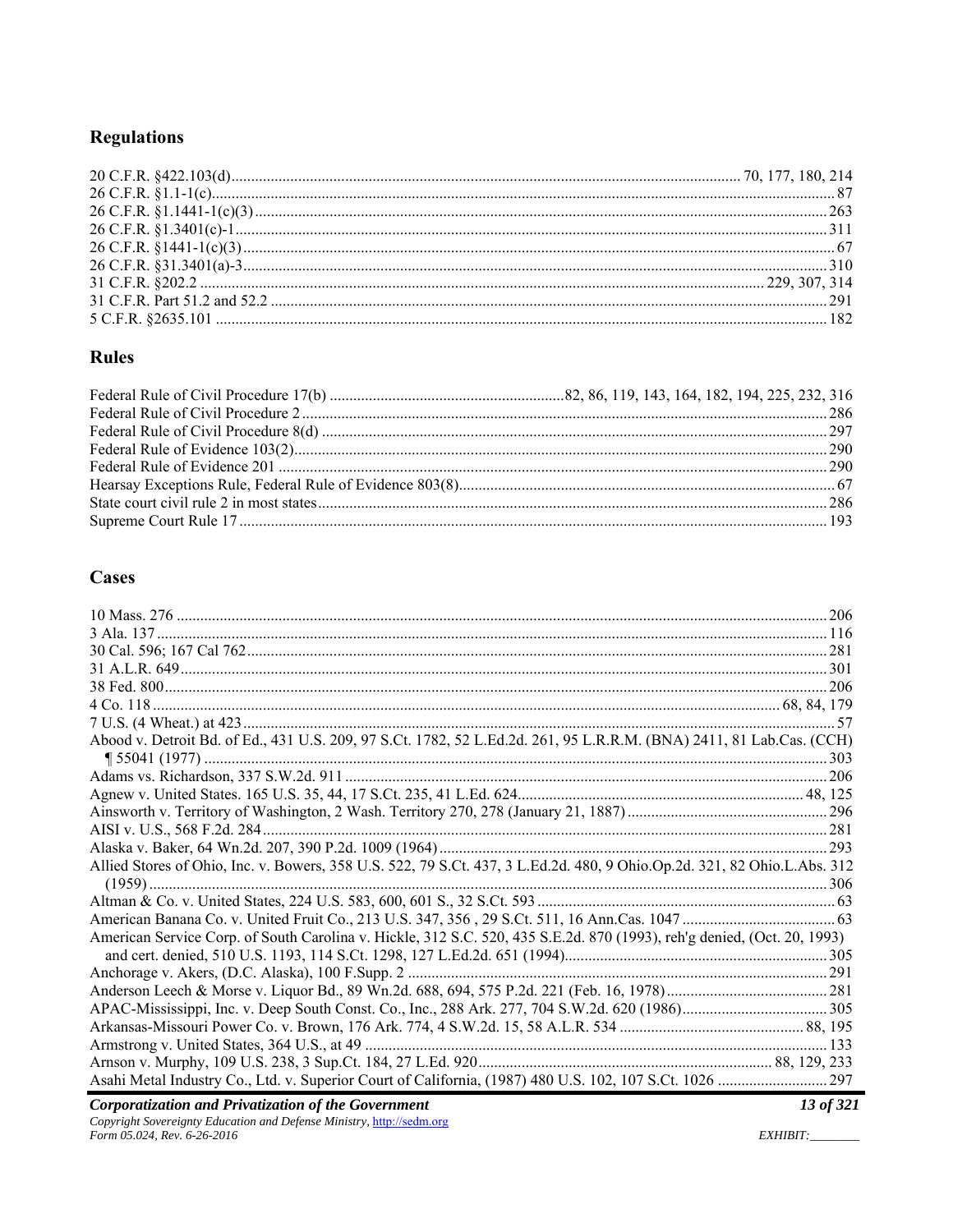| Baltimore & Ohio Railroad Co. v. Chambers, 73 Ohio.St. 16, 76 N.E. 91, 11 L.R.A., N.S., 1012 (1905) 121, 178 |  |
|--------------------------------------------------------------------------------------------------------------|--|
|                                                                                                              |  |
|                                                                                                              |  |
|                                                                                                              |  |
|                                                                                                              |  |
|                                                                                                              |  |
|                                                                                                              |  |
|                                                                                                              |  |
|                                                                                                              |  |
|                                                                                                              |  |
|                                                                                                              |  |
|                                                                                                              |  |
|                                                                                                              |  |
|                                                                                                              |  |
| Beagle v. Motor Vehicle Acc. Indemnification Corp., 44 Misc.2d. 636, 254 N.Y.S.2d. 763, 765  126, 198        |  |
|                                                                                                              |  |
|                                                                                                              |  |
|                                                                                                              |  |
|                                                                                                              |  |
|                                                                                                              |  |
|                                                                                                              |  |
|                                                                                                              |  |
|                                                                                                              |  |
|                                                                                                              |  |
|                                                                                                              |  |
|                                                                                                              |  |
|                                                                                                              |  |
|                                                                                                              |  |
|                                                                                                              |  |
|                                                                                                              |  |
|                                                                                                              |  |
|                                                                                                              |  |
|                                                                                                              |  |
|                                                                                                              |  |
|                                                                                                              |  |
|                                                                                                              |  |
|                                                                                                              |  |
|                                                                                                              |  |
|                                                                                                              |  |
|                                                                                                              |  |
|                                                                                                              |  |
|                                                                                                              |  |
|                                                                                                              |  |
|                                                                                                              |  |
|                                                                                                              |  |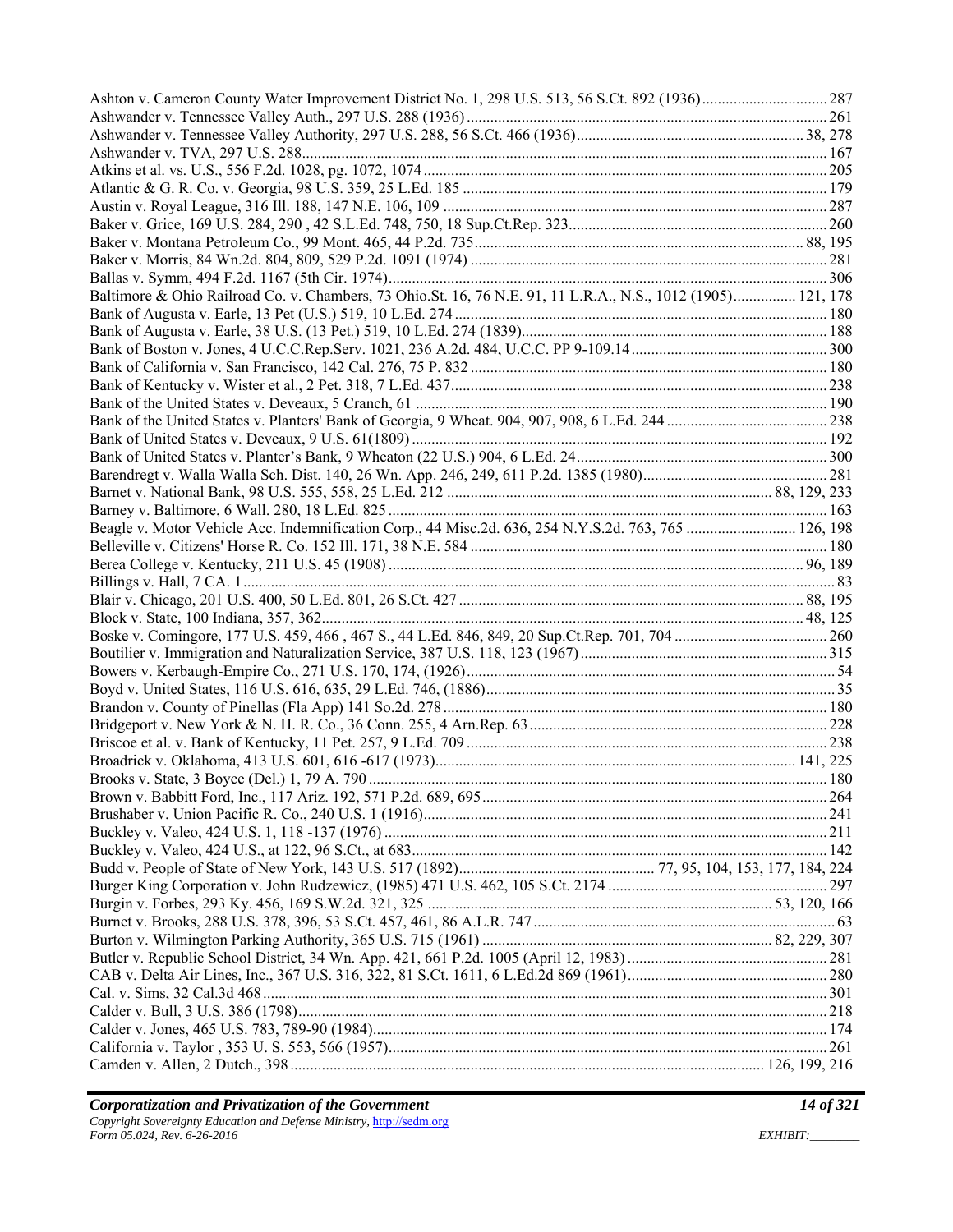| Century Exploration New Orleans, LLC v. United States (C.C., 2013), Case No. 11-54 C, Court of Federal Claims 134 |  |
|-------------------------------------------------------------------------------------------------------------------|--|
| Cereghino v. State By and Through State Highway Commission, 230 Or. 439, 370 P.2d. 694, 697 71, 77, 102, 264      |  |
|                                                                                                                   |  |
|                                                                                                                   |  |
| Chicago ex rel. Cohen v. Keane, 64 Ill.2d. 559, 2 Ill.Dec. 285, 357 N.E.2d. 452 75, 141, 183, 223, 310            |  |
|                                                                                                                   |  |
| Chicago Park Dist. v. Kenroy, Inc., 78 Ill.2d. 555, 37 Ill.Dec. 291, 402 N.E.2d. 181  75, 141, 183, 223, 310      |  |
|                                                                                                                   |  |
|                                                                                                                   |  |
|                                                                                                                   |  |
|                                                                                                                   |  |
|                                                                                                                   |  |
|                                                                                                                   |  |
|                                                                                                                   |  |
|                                                                                                                   |  |
|                                                                                                                   |  |
|                                                                                                                   |  |
|                                                                                                                   |  |
|                                                                                                                   |  |
|                                                                                                                   |  |
|                                                                                                                   |  |
|                                                                                                                   |  |
|                                                                                                                   |  |
|                                                                                                                   |  |
|                                                                                                                   |  |
|                                                                                                                   |  |
|                                                                                                                   |  |
|                                                                                                                   |  |
|                                                                                                                   |  |
|                                                                                                                   |  |
|                                                                                                                   |  |
|                                                                                                                   |  |
|                                                                                                                   |  |
|                                                                                                                   |  |
|                                                                                                                   |  |
|                                                                                                                   |  |
|                                                                                                                   |  |
|                                                                                                                   |  |
|                                                                                                                   |  |
|                                                                                                                   |  |
|                                                                                                                   |  |
|                                                                                                                   |  |
|                                                                                                                   |  |
|                                                                                                                   |  |
|                                                                                                                   |  |
| Crawford v. United States, 212 U.S. 183, 195, 29 S.Ct. 260, 267 (53 L.Ed. 465, 15 Ann.Cas. 392) 48, 125           |  |
|                                                                                                                   |  |
|                                                                                                                   |  |
|                                                                                                                   |  |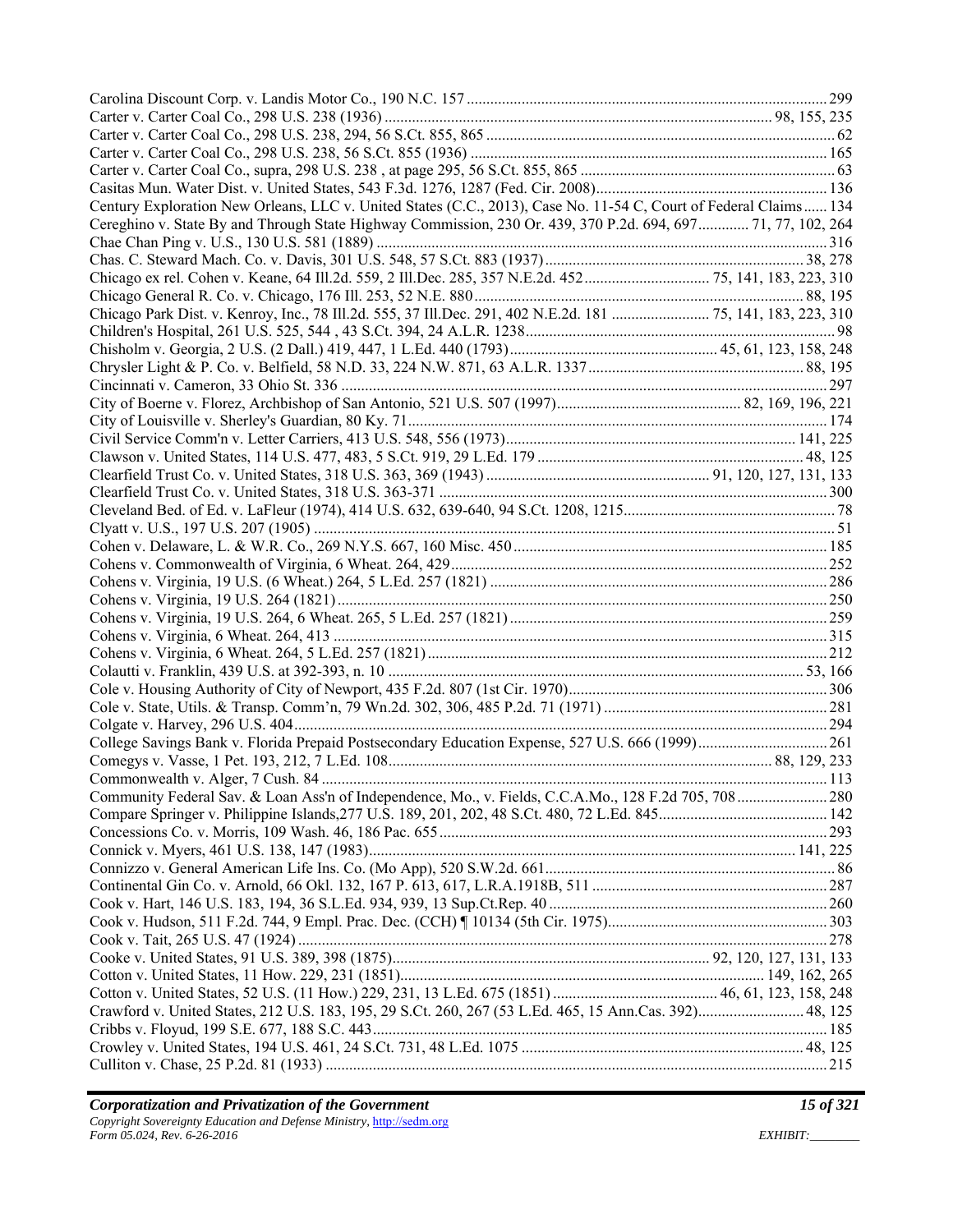| Doe v. Hodgson, 478 F.2d. 537, 21 Wage &Hour Cas. (BNA) 23, 71 Lab.Cas. (CCH) ¶ 32909 (2d Cir. 1973)  306 |  |
|-----------------------------------------------------------------------------------------------------------|--|
|                                                                                                           |  |
|                                                                                                           |  |
|                                                                                                           |  |
|                                                                                                           |  |
|                                                                                                           |  |
|                                                                                                           |  |
|                                                                                                           |  |
|                                                                                                           |  |
|                                                                                                           |  |
|                                                                                                           |  |
|                                                                                                           |  |
|                                                                                                           |  |
|                                                                                                           |  |
|                                                                                                           |  |
|                                                                                                           |  |
|                                                                                                           |  |
|                                                                                                           |  |
|                                                                                                           |  |
|                                                                                                           |  |
|                                                                                                           |  |
|                                                                                                           |  |
|                                                                                                           |  |
|                                                                                                           |  |
|                                                                                                           |  |
|                                                                                                           |  |
|                                                                                                           |  |
|                                                                                                           |  |
|                                                                                                           |  |
|                                                                                                           |  |
|                                                                                                           |  |
|                                                                                                           |  |
|                                                                                                           |  |
|                                                                                                           |  |
|                                                                                                           |  |
| Fulton Light, Heat & Power Co. v. State, 65 Misc.Rep. 263, 121 N.Y.S. 536 40, 68, 71, 76, 102, 263        |  |
|                                                                                                           |  |
|                                                                                                           |  |
|                                                                                                           |  |
|                                                                                                           |  |
|                                                                                                           |  |
|                                                                                                           |  |
|                                                                                                           |  |
|                                                                                                           |  |
|                                                                                                           |  |
|                                                                                                           |  |
|                                                                                                           |  |
|                                                                                                           |  |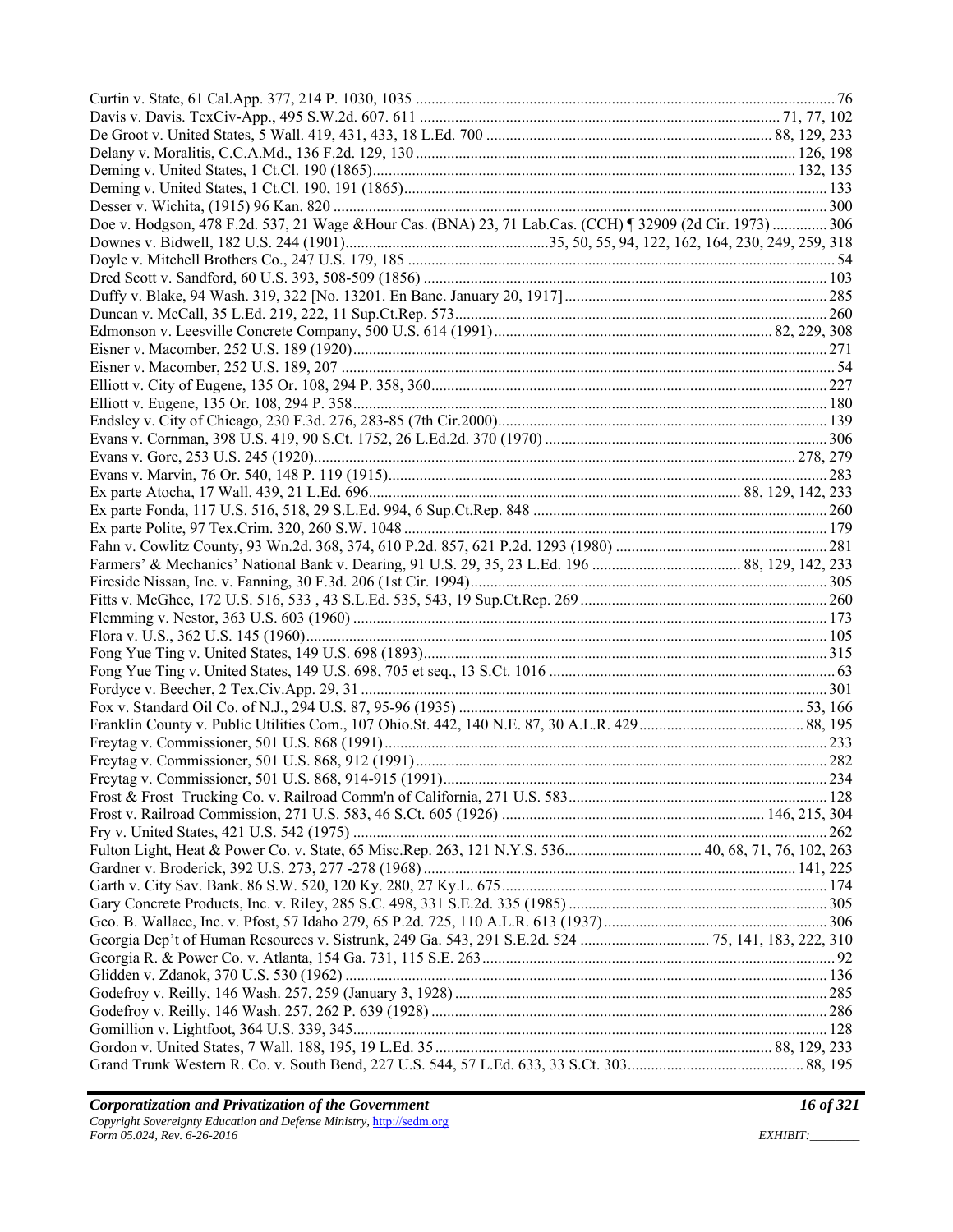| Hamilton v. Labor & Indus., 111 Wn. 2d 569, 761 P.2d. 618 [No. 54621-5. En Banc. September 22, 1988.] 286            |  |
|----------------------------------------------------------------------------------------------------------------------|--|
|                                                                                                                      |  |
|                                                                                                                      |  |
|                                                                                                                      |  |
|                                                                                                                      |  |
|                                                                                                                      |  |
|                                                                                                                      |  |
|                                                                                                                      |  |
|                                                                                                                      |  |
|                                                                                                                      |  |
|                                                                                                                      |  |
|                                                                                                                      |  |
|                                                                                                                      |  |
|                                                                                                                      |  |
|                                                                                                                      |  |
|                                                                                                                      |  |
|                                                                                                                      |  |
|                                                                                                                      |  |
|                                                                                                                      |  |
|                                                                                                                      |  |
|                                                                                                                      |  |
|                                                                                                                      |  |
| Howard v. Commissioners of Sinking fund of Louisville, 344 U.S. 624, 73. S.Ct. 465, 476, 97 L.Ed. 617 (1953) 291     |  |
|                                                                                                                      |  |
|                                                                                                                      |  |
| Humble Oil & Refining Co. v. Calvert, (1971) 464 S.W.2d 170, affd. (Tex.) 478 S.W.2d 926, cert den. 409 U.S. 967, 34 |  |
|                                                                                                                      |  |
|                                                                                                                      |  |
|                                                                                                                      |  |
|                                                                                                                      |  |
|                                                                                                                      |  |
|                                                                                                                      |  |
|                                                                                                                      |  |
|                                                                                                                      |  |
|                                                                                                                      |  |
|                                                                                                                      |  |
|                                                                                                                      |  |
|                                                                                                                      |  |
|                                                                                                                      |  |
|                                                                                                                      |  |
|                                                                                                                      |  |
|                                                                                                                      |  |
|                                                                                                                      |  |
|                                                                                                                      |  |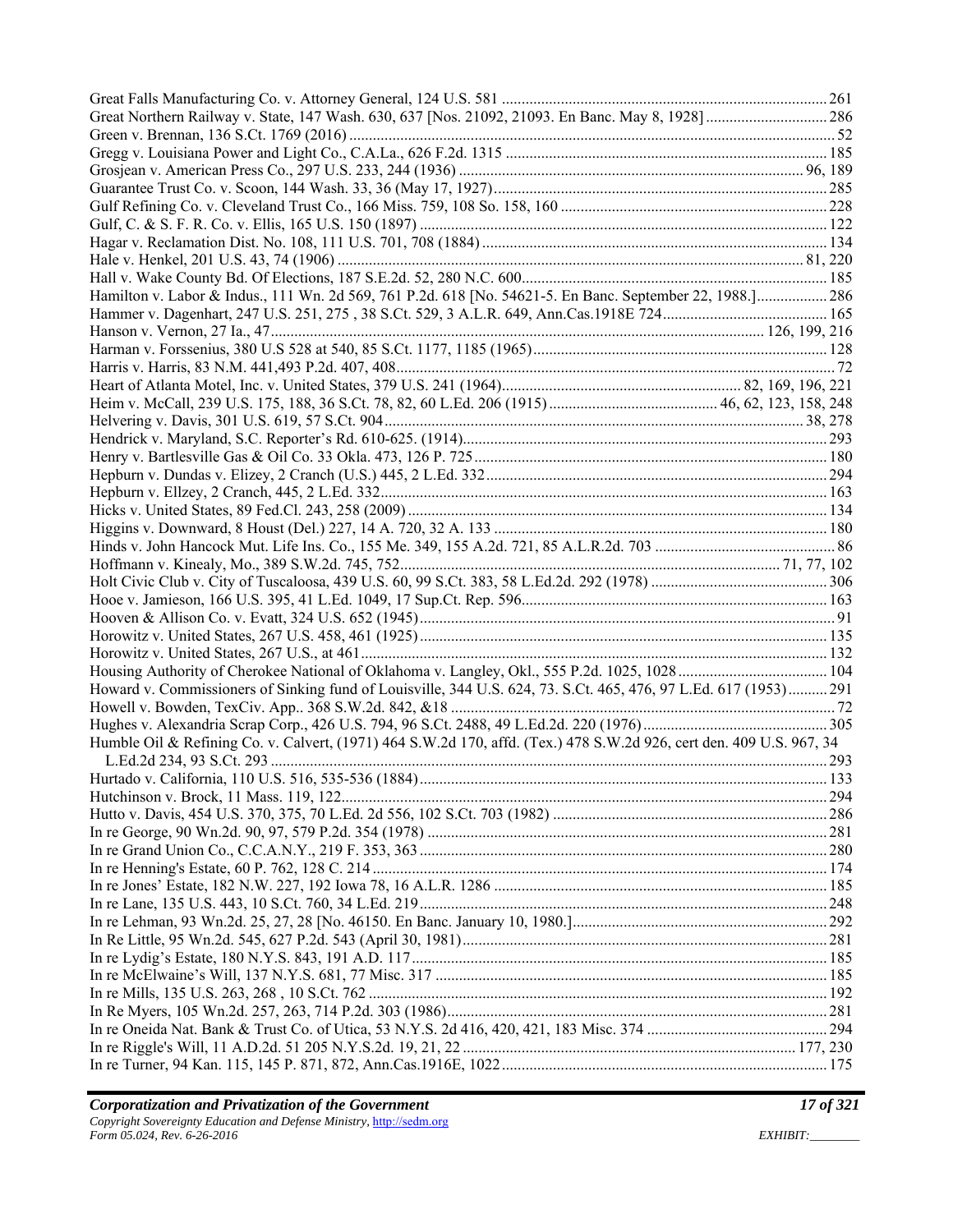| Labberton v. General Cas. Co. of America, 53 Wash.2d. 180, 332 P.2d. 250, 252, 254 68, 71, 77, 102, 263 |  |
|---------------------------------------------------------------------------------------------------------|--|
|                                                                                                         |  |
|                                                                                                         |  |
|                                                                                                         |  |
|                                                                                                         |  |
|                                                                                                         |  |
|                                                                                                         |  |
|                                                                                                         |  |
|                                                                                                         |  |
|                                                                                                         |  |
|                                                                                                         |  |
|                                                                                                         |  |
|                                                                                                         |  |
|                                                                                                         |  |
|                                                                                                         |  |
|                                                                                                         |  |
|                                                                                                         |  |
|                                                                                                         |  |
|                                                                                                         |  |
|                                                                                                         |  |
|                                                                                                         |  |
|                                                                                                         |  |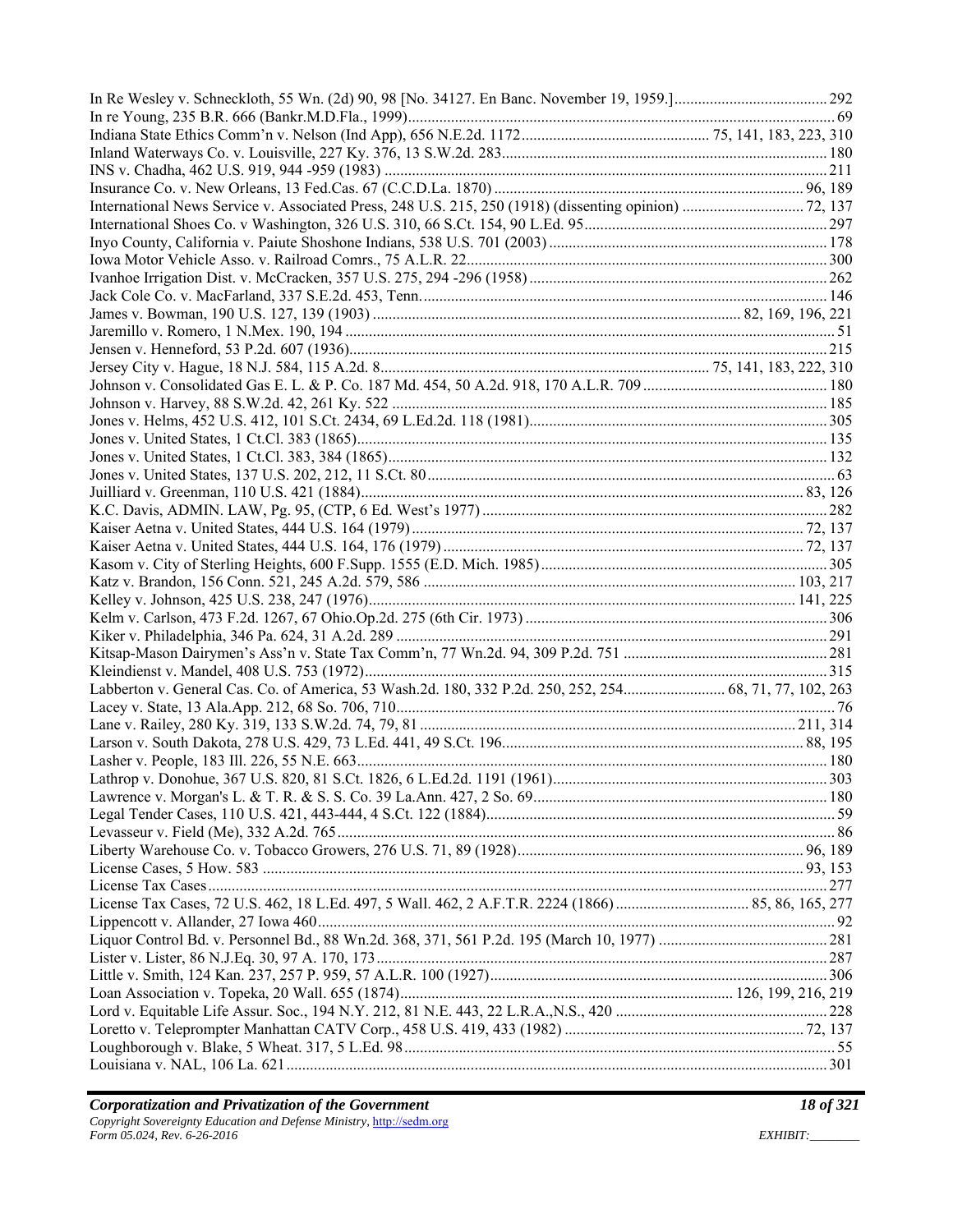| Mississippi Bank of Choctaw Indians v. Holyfield, Missl, 109 S.Ct. 1597, 490 U.S. 30, 104 L.Ed.2d. 29 185            |  |
|----------------------------------------------------------------------------------------------------------------------|--|
|                                                                                                                      |  |
|                                                                                                                      |  |
|                                                                                                                      |  |
|                                                                                                                      |  |
|                                                                                                                      |  |
|                                                                                                                      |  |
|                                                                                                                      |  |
|                                                                                                                      |  |
|                                                                                                                      |  |
|                                                                                                                      |  |
|                                                                                                                      |  |
| National Mut Ins Co of District of Columbia v. Tidewater Transfer Co Inc, 337 U.S. 582, 69 S.Ct. 1173, 93 L.Ed. 1556 |  |
|                                                                                                                      |  |
|                                                                                                                      |  |
|                                                                                                                      |  |
|                                                                                                                      |  |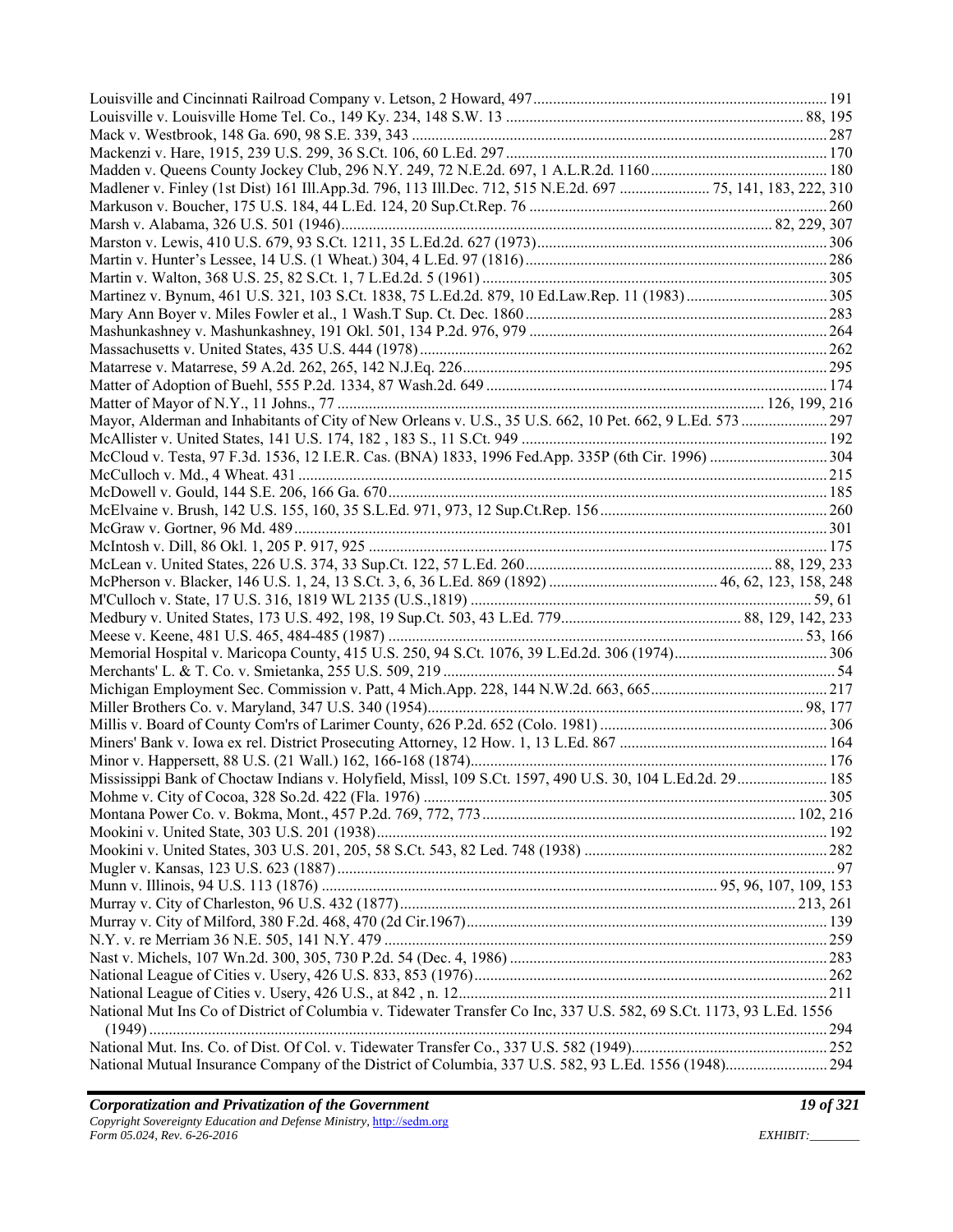| New Energy Co. of Ind. v. Limbach, 486 U.S. 269, 277, 108 S.Ct. 1803, 100 L.Ed.2d 302 (1988) 139             |  |
|--------------------------------------------------------------------------------------------------------------|--|
|                                                                                                              |  |
| New Orleans Gaslight Co. v. Louisiana Light & H. P. & Mfg. Co., 115 U.S. 650, 29 L.Ed. 516, 6 S.Ct. 252  180 |  |
|                                                                                                              |  |
|                                                                                                              |  |
|                                                                                                              |  |
|                                                                                                              |  |
|                                                                                                              |  |
|                                                                                                              |  |
|                                                                                                              |  |
|                                                                                                              |  |
|                                                                                                              |  |
| Northern Pipeline Const. Co. v. Marathon Pipe Line Co., 458 U.S. at 83-84, 102 S.Ct. 2858 (1983) 142         |  |
|                                                                                                              |  |
|                                                                                                              |  |
|                                                                                                              |  |
|                                                                                                              |  |
|                                                                                                              |  |
|                                                                                                              |  |
|                                                                                                              |  |
|                                                                                                              |  |
|                                                                                                              |  |
|                                                                                                              |  |
|                                                                                                              |  |
|                                                                                                              |  |
|                                                                                                              |  |
|                                                                                                              |  |
|                                                                                                              |  |
|                                                                                                              |  |
|                                                                                                              |  |
|                                                                                                              |  |
|                                                                                                              |  |
|                                                                                                              |  |
|                                                                                                              |  |
|                                                                                                              |  |
|                                                                                                              |  |
|                                                                                                              |  |
|                                                                                                              |  |
|                                                                                                              |  |
|                                                                                                              |  |
|                                                                                                              |  |
|                                                                                                              |  |
|                                                                                                              |  |
| People ex rel. Central Hudson Gas & E. Co. v. State Tax Com. 247 N.Y. 281, 160 N.E. 371, 57 A.L.R. 374  180  |  |
|                                                                                                              |  |
|                                                                                                              |  |
|                                                                                                              |  |
|                                                                                                              |  |
|                                                                                                              |  |
|                                                                                                              |  |
|                                                                                                              |  |
|                                                                                                              |  |
|                                                                                                              |  |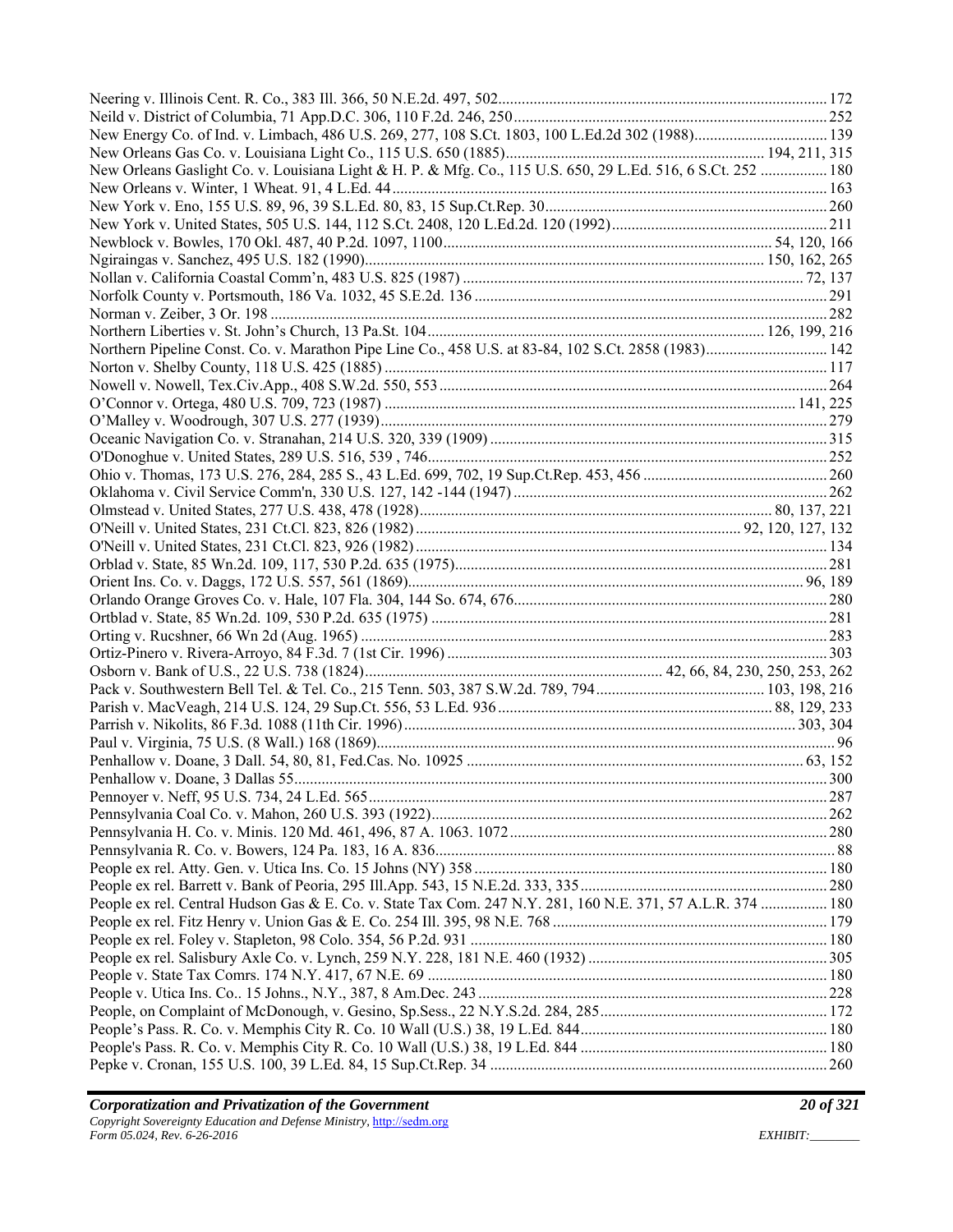| Pollock v. Farmer's Loan & T. Co., 157 U.S. 429, 29 L.Ed. 759, 15 Sup.St.Rep. 673, 158 U.S. 601, 39 L.Ed. 1108, 15     |  |
|------------------------------------------------------------------------------------------------------------------------|--|
|                                                                                                                        |  |
|                                                                                                                        |  |
|                                                                                                                        |  |
|                                                                                                                        |  |
| Proprietors of Charles River Bridge v. Proprietors of Warren Bridge, 36 U.S. 420 (1837) 56, 61, 149, 223, 252          |  |
|                                                                                                                        |  |
|                                                                                                                        |  |
|                                                                                                                        |  |
|                                                                                                                        |  |
|                                                                                                                        |  |
|                                                                                                                        |  |
|                                                                                                                        |  |
|                                                                                                                        |  |
|                                                                                                                        |  |
|                                                                                                                        |  |
| Resolution Trust Corp. v. Federal Savings and Loan Insurance Corp., 25 F.3d. 1493, 1501 (CA10 1994) 134                |  |
|                                                                                                                        |  |
|                                                                                                                        |  |
| Richter Concrete Corp. v. City of Reading, 166 Ohio.St. 279, 2 Ohio.Op.2d. 169, 142 N.E.2d. 525 (1957)  307            |  |
|                                                                                                                        |  |
|                                                                                                                        |  |
|                                                                                                                        |  |
|                                                                                                                        |  |
|                                                                                                                        |  |
|                                                                                                                        |  |
| Rutan v. Republican Party of Illinois, 497 U.S. 62, 110 S.Ct. 2729, 111 L.Ed.2d. 52, 5 I.E.R. Cas. (BNA) 673 (1990)303 |  |
|                                                                                                                        |  |
|                                                                                                                        |  |
|                                                                                                                        |  |
|                                                                                                                        |  |
| San Francisco Arts & Athletics, Inc. v. United States Olympic [500 U.S. 614, 622] Committee, 483 U.S. 522, 544-545     |  |
|                                                                                                                        |  |
| San Francisco Arts & Athletics, Inc. v. United States Olympic Committee, 483 U.S. 522, 544 -545 (1987) 229, 307        |  |
|                                                                                                                        |  |
|                                                                                                                        |  |
|                                                                                                                        |  |
|                                                                                                                        |  |
|                                                                                                                        |  |
|                                                                                                                        |  |
|                                                                                                                        |  |
|                                                                                                                        |  |
|                                                                                                                        |  |
|                                                                                                                        |  |
|                                                                                                                        |  |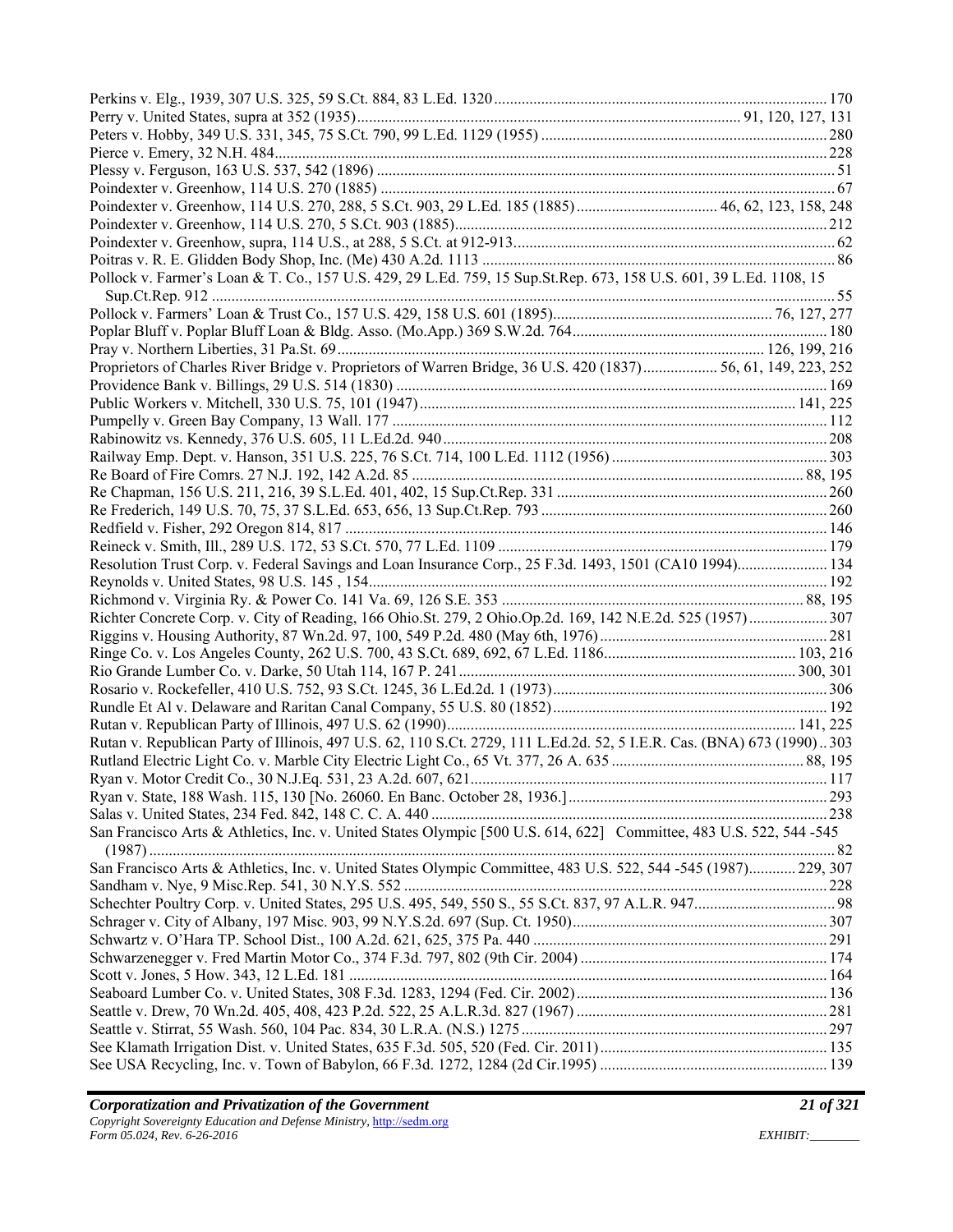| State v. Counts, 99 Wn.2d. 54, 659 P.2d. 1087 [Nos. 47687-0, 48239-0, 47932-1. En Banc. February 24, 1983.] 286 |  |
|-----------------------------------------------------------------------------------------------------------------|--|
|                                                                                                                 |  |
|                                                                                                                 |  |
|                                                                                                                 |  |
|                                                                                                                 |  |
|                                                                                                                 |  |
|                                                                                                                 |  |
|                                                                                                                 |  |
|                                                                                                                 |  |
|                                                                                                                 |  |
|                                                                                                                 |  |
|                                                                                                                 |  |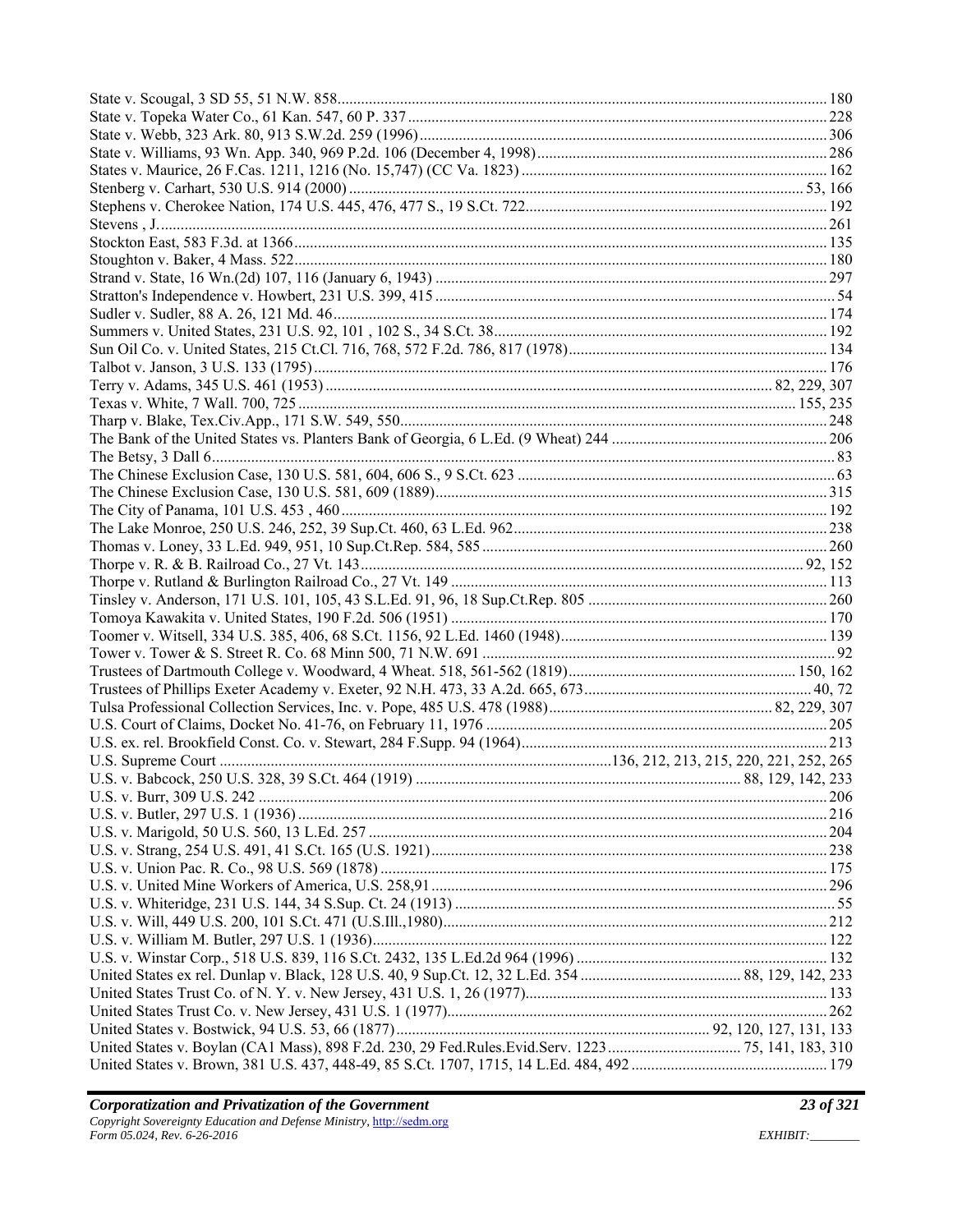| United States v. National Exchange Bank of Baltimore, 270 U.S. 527, 534 (1926)  91, 120, 127, 131, 133           |  |
|------------------------------------------------------------------------------------------------------------------|--|
|                                                                                                                  |  |
|                                                                                                                  |  |
|                                                                                                                  |  |
|                                                                                                                  |  |
|                                                                                                                  |  |
|                                                                                                                  |  |
|                                                                                                                  |  |
|                                                                                                                  |  |
|                                                                                                                  |  |
|                                                                                                                  |  |
| Van Brocklin v. Tennessee, 117 U.S. 151, 154, 6 S.Ct. 670, 672, 29 L.Ed. 845 (1886) 46, 62, 123, 158, 248        |  |
|                                                                                                                  |  |
|                                                                                                                  |  |
| Vickery v. Jones, 100 F.3d. 1334 (7th Cir. 1996), cert. denied, 117 S.Ct. 1553, 137 L.Ed.2d. 701 (U.S. 1997) 303 |  |
|                                                                                                                  |  |
|                                                                                                                  |  |
|                                                                                                                  |  |
|                                                                                                                  |  |
|                                                                                                                  |  |
|                                                                                                                  |  |
|                                                                                                                  |  |
|                                                                                                                  |  |
|                                                                                                                  |  |
|                                                                                                                  |  |
|                                                                                                                  |  |
|                                                                                                                  |  |
|                                                                                                                  |  |
|                                                                                                                  |  |
| Wheeling Steel Corp. v. Glander, 337 U.S. 562, 69 S.Ct. 1291, 93 L.Ed. 1544, 40 Ohio.Op. 101, 55 Ohio.L.Abs. 305 |  |
|                                                                                                                  |  |
|                                                                                                                  |  |
|                                                                                                                  |  |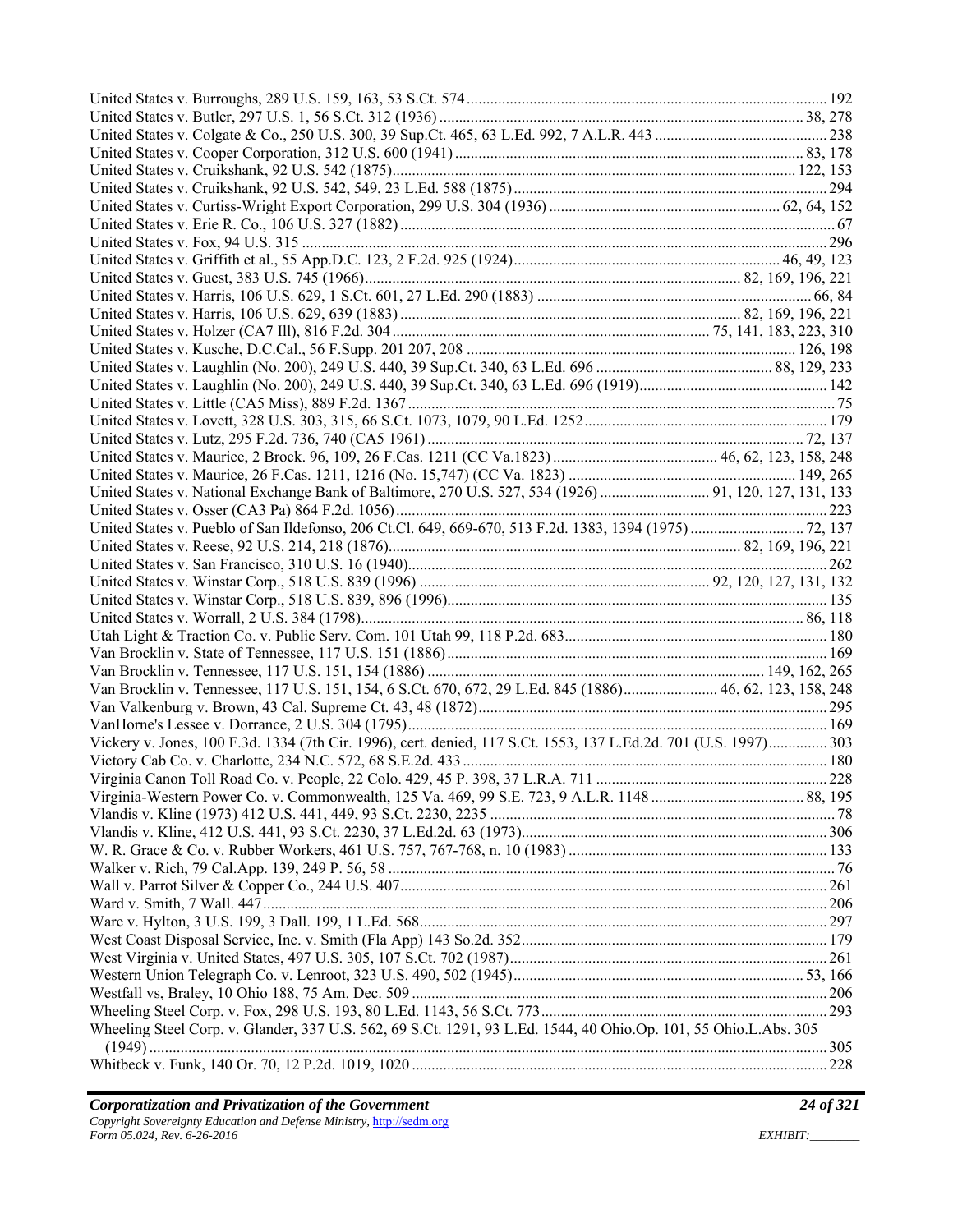| Wilder Manufacturing Co. v. Corn Products Co., 236 U.S. 165, 174, 175, 35 Sup.Ct. 398, 59 L.Ed. 520, Ann.Cas. 1916A, |  |
|----------------------------------------------------------------------------------------------------------------------|--|
|                                                                                                                      |  |
|                                                                                                                      |  |
| Will v. Michigan Dept. of State Police, 491 U.S. 58, 109 S.Ct. 2304 (U.S.Mich., 1989) 46, 62, 66, 123, 158, 249      |  |
|                                                                                                                      |  |
|                                                                                                                      |  |
|                                                                                                                      |  |
|                                                                                                                      |  |
|                                                                                                                      |  |
|                                                                                                                      |  |
|                                                                                                                      |  |
| Yahoo! Inc. v. La Ligue Contre Le Racisme Et L'Antisemitisme, 433 F.3d. 1199 (9th Cir. 01/12/2006) 174               |  |
|                                                                                                                      |  |
|                                                                                                                      |  |
|                                                                                                                      |  |
|                                                                                                                      |  |

# **Other Authorities**

| 1 J. Bouvier, A Law Dictionary Adapted to the Constitution and Laws of the United States of America 318-319 (11th ed. |  |
|-----------------------------------------------------------------------------------------------------------------------|--|
|                                                                                                                       |  |
|                                                                                                                       |  |
|                                                                                                                       |  |
|                                                                                                                       |  |
|                                                                                                                       |  |
|                                                                                                                       |  |
|                                                                                                                       |  |
|                                                                                                                       |  |
|                                                                                                                       |  |
|                                                                                                                       |  |
|                                                                                                                       |  |
|                                                                                                                       |  |
|                                                                                                                       |  |
|                                                                                                                       |  |
|                                                                                                                       |  |
|                                                                                                                       |  |
|                                                                                                                       |  |
|                                                                                                                       |  |
|                                                                                                                       |  |
|                                                                                                                       |  |
|                                                                                                                       |  |
| 1B. Abbott, Dictionary of Terms and Phrases Used in American or English Jurisprudence 155 (1879) 62, 123, 158, 249    |  |
|                                                                                                                       |  |
|                                                                                                                       |  |
|                                                                                                                       |  |

25 of 321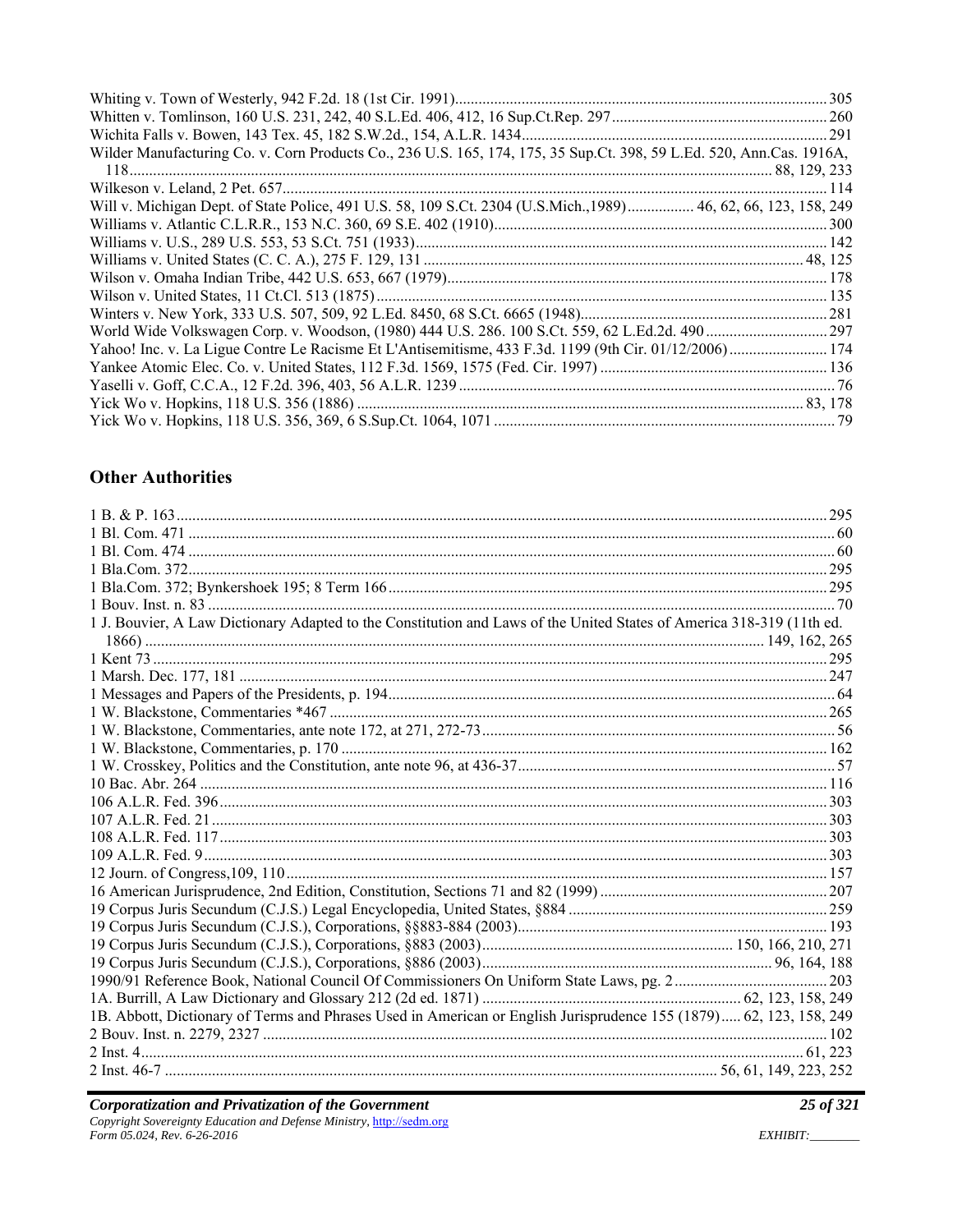| 2A N. Singer, Sutherland on Statutes and Statutory Construction § 47.07, p. 152, and n. 10 (5th ed. 1992)  53, 166     |  |
|------------------------------------------------------------------------------------------------------------------------|--|
|                                                                                                                        |  |
|                                                                                                                        |  |
|                                                                                                                        |  |
|                                                                                                                        |  |
|                                                                                                                        |  |
|                                                                                                                        |  |
|                                                                                                                        |  |
|                                                                                                                        |  |
|                                                                                                                        |  |
|                                                                                                                        |  |
|                                                                                                                        |  |
|                                                                                                                        |  |
|                                                                                                                        |  |
|                                                                                                                        |  |
|                                                                                                                        |  |
|                                                                                                                        |  |
|                                                                                                                        |  |
|                                                                                                                        |  |
|                                                                                                                        |  |
|                                                                                                                        |  |
|                                                                                                                        |  |
|                                                                                                                        |  |
|                                                                                                                        |  |
|                                                                                                                        |  |
|                                                                                                                        |  |
|                                                                                                                        |  |
|                                                                                                                        |  |
|                                                                                                                        |  |
|                                                                                                                        |  |
|                                                                                                                        |  |
|                                                                                                                        |  |
|                                                                                                                        |  |
| Agreement Between The United Nations And The United States Of America Regarding The Headquarters Of The United         |  |
|                                                                                                                        |  |
|                                                                                                                        |  |
|                                                                                                                        |  |
|                                                                                                                        |  |
|                                                                                                                        |  |
|                                                                                                                        |  |
|                                                                                                                        |  |
|                                                                                                                        |  |
|                                                                                                                        |  |
|                                                                                                                        |  |
|                                                                                                                        |  |
|                                                                                                                        |  |
|                                                                                                                        |  |
|                                                                                                                        |  |
|                                                                                                                        |  |
|                                                                                                                        |  |
| Authorities on the word "corporation", Sovereignty Forms and Instructions Online, Form #10.004, Cites by Topic, Family |  |
|                                                                                                                        |  |
|                                                                                                                        |  |
|                                                                                                                        |  |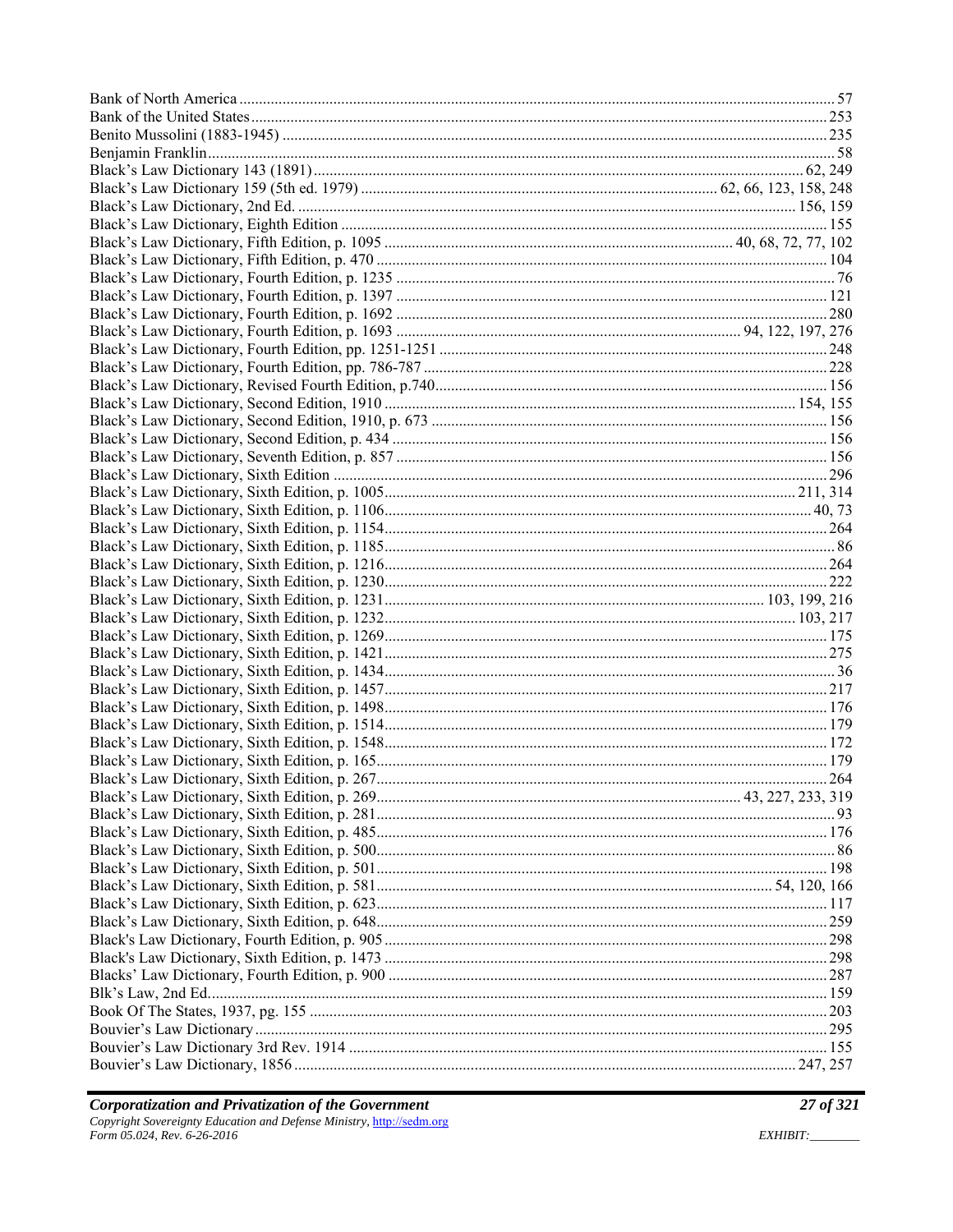| Conduct and Belief: Public Employees' First Amendment Rights to Free Expression and Political Affiliation. 59 U Chi LR |  |
|------------------------------------------------------------------------------------------------------------------------|--|
|                                                                                                                        |  |
|                                                                                                                        |  |
|                                                                                                                        |  |
|                                                                                                                        |  |
|                                                                                                                        |  |
|                                                                                                                        |  |
|                                                                                                                        |  |
|                                                                                                                        |  |
|                                                                                                                        |  |
|                                                                                                                        |  |
|                                                                                                                        |  |
|                                                                                                                        |  |
|                                                                                                                        |  |
|                                                                                                                        |  |
|                                                                                                                        |  |
|                                                                                                                        |  |
|                                                                                                                        |  |
|                                                                                                                        |  |
|                                                                                                                        |  |
|                                                                                                                        |  |
|                                                                                                                        |  |
|                                                                                                                        |  |
|                                                                                                                        |  |
| Demand for Verified Evidence of "Trade or Business" Activity: Currency Transaction Report, Form #04.008  37            |  |
|                                                                                                                        |  |
| Department Of The Army Field Manual, (1969) FM 41-10, pgs. 1-4, Sec. 1-7(b) & 1-6, Section 1-10(7)(c)(1) 207           |  |
|                                                                                                                        |  |
|                                                                                                                        |  |
|                                                                                                                        |  |
|                                                                                                                        |  |
| Dept of Justice Admits under Penalty of Perjury that the IRS is Not an Agency of the Federal Government 145            |  |
|                                                                                                                        |  |
|                                                                                                                        |  |
|                                                                                                                        |  |
|                                                                                                                        |  |
|                                                                                                                        |  |
|                                                                                                                        |  |
| Executive Order March 11, 1942. No. 9095, as amended 50 U.S.C.A. Appendix 6: Trading with the enemy Act 5 (b) 294      |  |
|                                                                                                                        |  |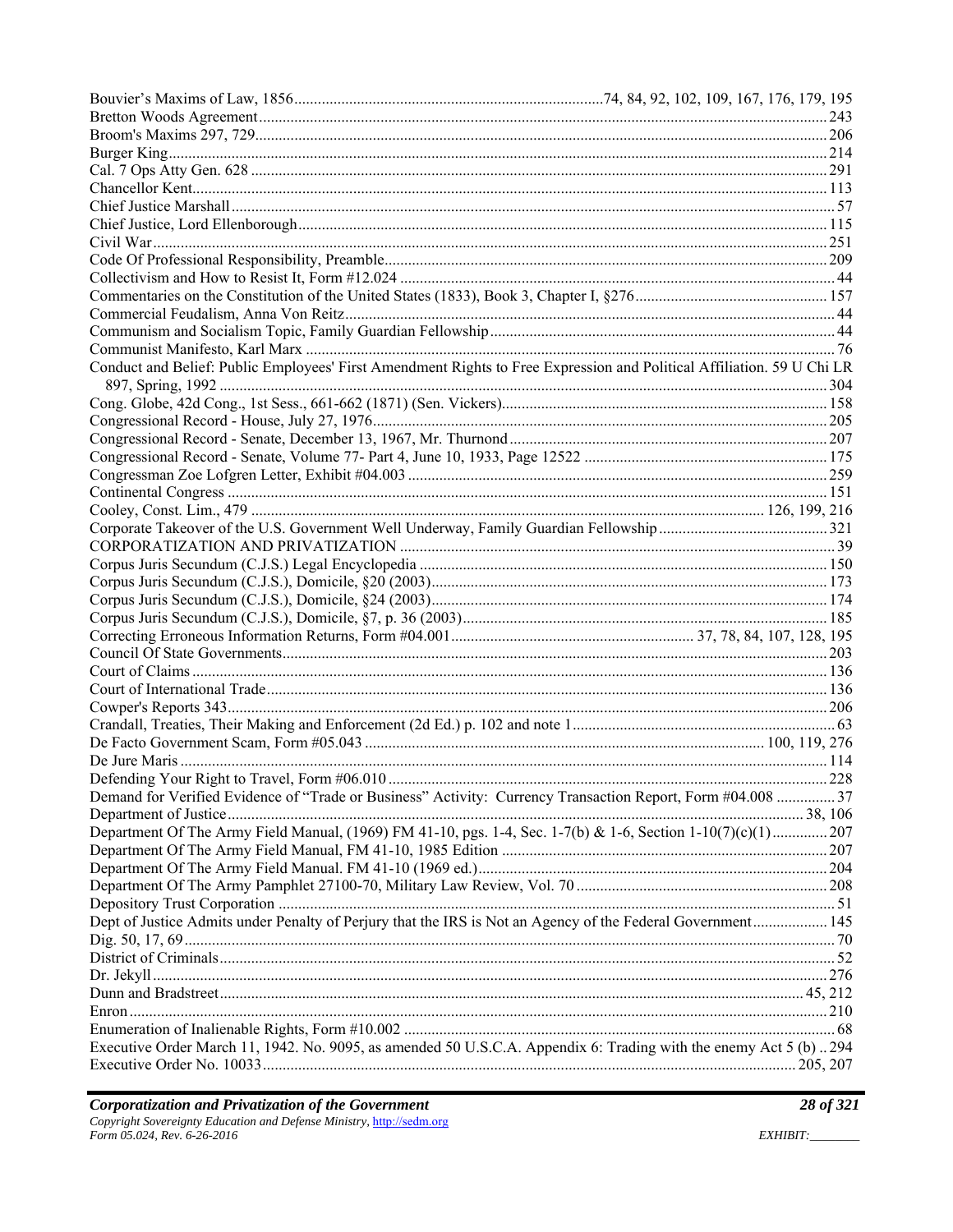| Fatima: The Path To Peace Conference - The Financial Enslavement of the West, G. Edward Griffin  40       |  |
|-----------------------------------------------------------------------------------------------------------|--|
|                                                                                                           |  |
|                                                                                                           |  |
|                                                                                                           |  |
|                                                                                                           |  |
|                                                                                                           |  |
|                                                                                                           |  |
|                                                                                                           |  |
|                                                                                                           |  |
|                                                                                                           |  |
|                                                                                                           |  |
|                                                                                                           |  |
|                                                                                                           |  |
|                                                                                                           |  |
|                                                                                                           |  |
|                                                                                                           |  |
|                                                                                                           |  |
|                                                                                                           |  |
|                                                                                                           |  |
|                                                                                                           |  |
|                                                                                                           |  |
|                                                                                                           |  |
|                                                                                                           |  |
|                                                                                                           |  |
|                                                                                                           |  |
|                                                                                                           |  |
|                                                                                                           |  |
|                                                                                                           |  |
|                                                                                                           |  |
|                                                                                                           |  |
|                                                                                                           |  |
|                                                                                                           |  |
|                                                                                                           |  |
| Government Instituted Slavery Using Franchises, Form #05.030 41, 142, 149, 198, 224, 231, 314, 320        |  |
|                                                                                                           |  |
|                                                                                                           |  |
|                                                                                                           |  |
|                                                                                                           |  |
|                                                                                                           |  |
|                                                                                                           |  |
|                                                                                                           |  |
|                                                                                                           |  |
|                                                                                                           |  |
|                                                                                                           |  |
| Handbook Of The National Conference Of Commissioners On Uniform State Laws, (1966) Ed. pgs, 152 & 153 204 |  |
|                                                                                                           |  |
| Hierarchy of Sovereignty: The Power to Create Is The Power To Tax, Family Guardian Fellowship 55          |  |
|                                                                                                           |  |
|                                                                                                           |  |
| How Scoundrels Corrupted Our Republican Form of Government, Family Guardian Fellowship 39, 320            |  |
|                                                                                                           |  |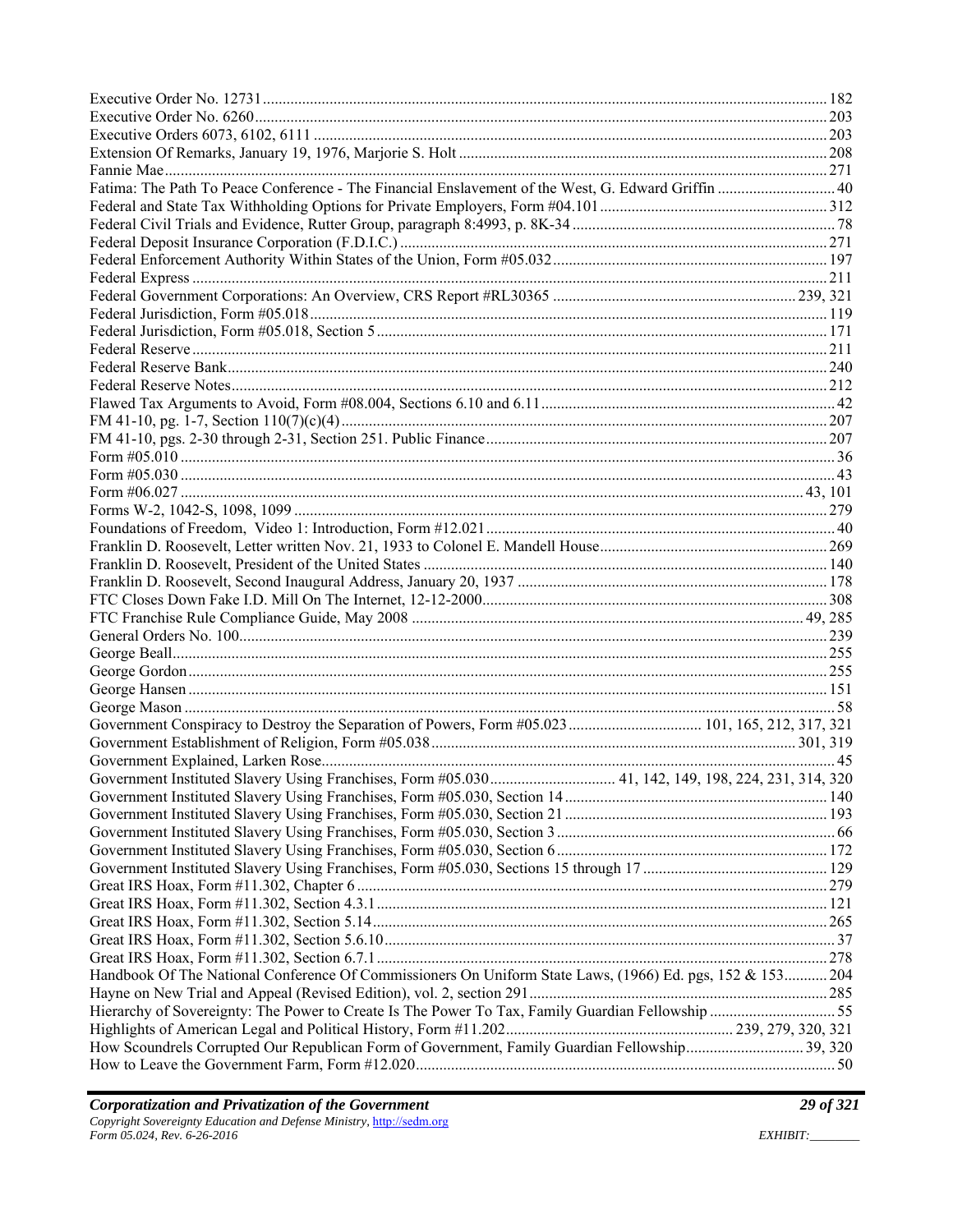| J. Bouvier, 1 A Law Dictionary Adapted to the Constitution and Laws of the United States of America 185 (11th ed.  |  |
|--------------------------------------------------------------------------------------------------------------------|--|
|                                                                                                                    |  |
|                                                                                                                    |  |
|                                                                                                                    |  |
|                                                                                                                    |  |
|                                                                                                                    |  |
|                                                                                                                    |  |
|                                                                                                                    |  |
|                                                                                                                    |  |
|                                                                                                                    |  |
|                                                                                                                    |  |
|                                                                                                                    |  |
|                                                                                                                    |  |
| Letter, Insight Magazine, February 18, 1991, pg. 7, Lowell L. Flanders, President, U.N. Staff Union, New York  207 |  |
|                                                                                                                    |  |
|                                                                                                                    |  |
|                                                                                                                    |  |
|                                                                                                                    |  |
|                                                                                                                    |  |
|                                                                                                                    |  |
|                                                                                                                    |  |
|                                                                                                                    |  |
|                                                                                                                    |  |
|                                                                                                                    |  |
|                                                                                                                    |  |
| Montesquieu, The Spirit of the Laws, vol. 1, trans. Thomas Nugent (London: J. Nourse, 1777), pp. 221-237233        |  |
|                                                                                                                    |  |
|                                                                                                                    |  |
|                                                                                                                    |  |
|                                                                                                                    |  |
|                                                                                                                    |  |
|                                                                                                                    |  |
|                                                                                                                    |  |
|                                                                                                                    |  |
|                                                                                                                    |  |
|                                                                                                                    |  |
|                                                                                                                    |  |

EXHIBIT: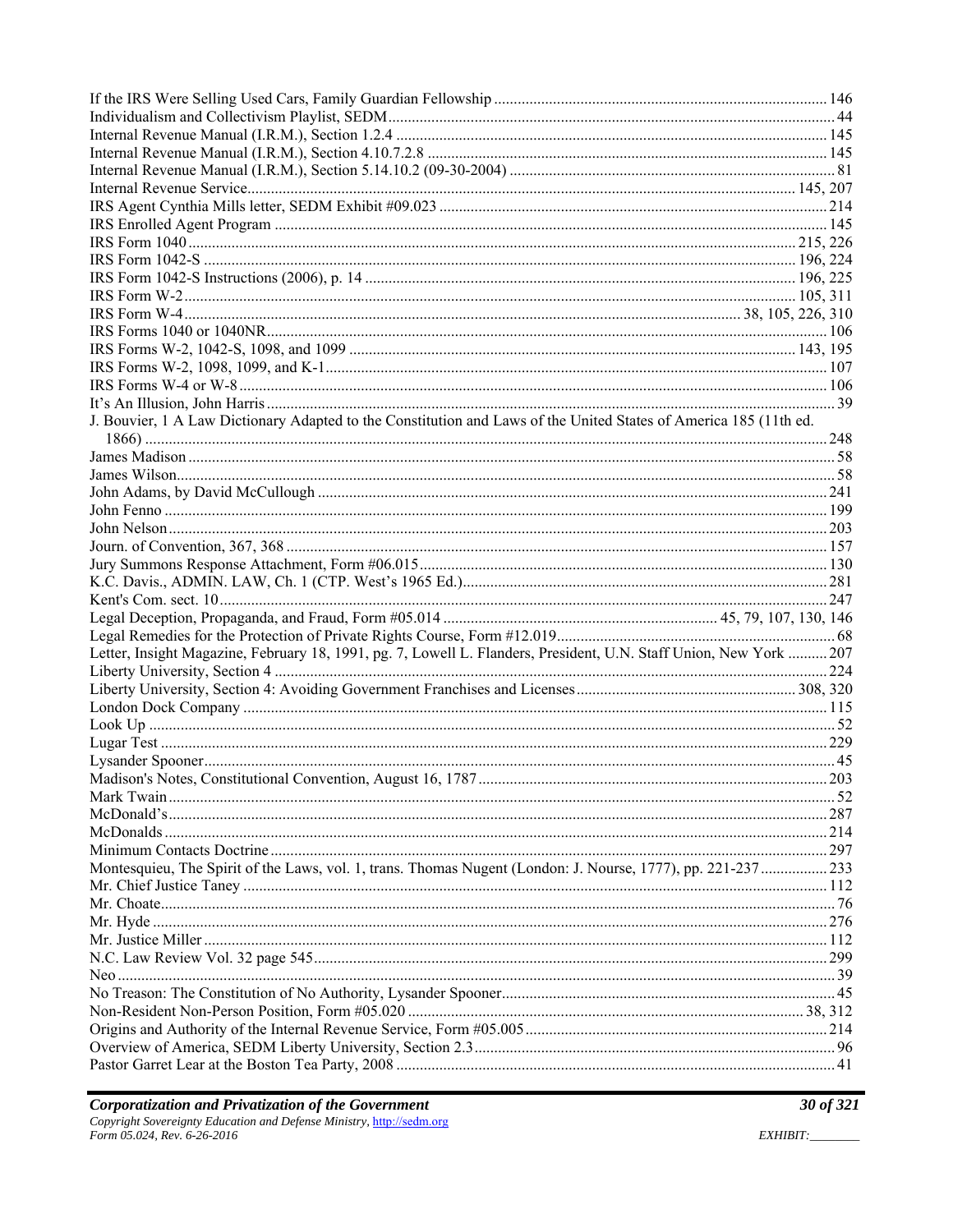| Prosecuting Tax Defier and Sovereign Citizen Cases—Frequently Asked Questions, U.S. Attorneys Bulletin, Volume 61, |     |
|--------------------------------------------------------------------------------------------------------------------|-----|
|                                                                                                                    |     |
| Public Employees and the First Amendment Petition Clause: Protecting the Rights of Citizen-Employees Who File      |     |
| Legitimate Grievances and Lawsuits Against Their Government Employers. 90 N.W. U LR 304, Fall, 1995  304           |     |
|                                                                                                                    |     |
|                                                                                                                    |     |
| Readings on the History and System of the Common Law, Second Edition, Roscoe Pound, 1925, p. 2 81, 118, 137        |     |
|                                                                                                                    |     |
|                                                                                                                    |     |
|                                                                                                                    |     |
|                                                                                                                    |     |
|                                                                                                                    |     |
|                                                                                                                    |     |
|                                                                                                                    |     |
|                                                                                                                    |     |
|                                                                                                                    |     |
|                                                                                                                    |     |
|                                                                                                                    |     |
|                                                                                                                    |     |
|                                                                                                                    |     |
|                                                                                                                    |     |
|                                                                                                                    |     |
|                                                                                                                    |     |
| Ron Paul Money Book, (1991), by Ron Paul, Plantation Publishing. 837 W. Plantation, Clute, Texas 77531  205        |     |
|                                                                                                                    |     |
|                                                                                                                    |     |
|                                                                                                                    |     |
|                                                                                                                    |     |
|                                                                                                                    |     |
|                                                                                                                    |     |
|                                                                                                                    |     |
|                                                                                                                    |     |
|                                                                                                                    |     |
|                                                                                                                    |     |
|                                                                                                                    |     |
|                                                                                                                    |     |
|                                                                                                                    | 211 |
|                                                                                                                    |     |
|                                                                                                                    |     |
|                                                                                                                    |     |
|                                                                                                                    |     |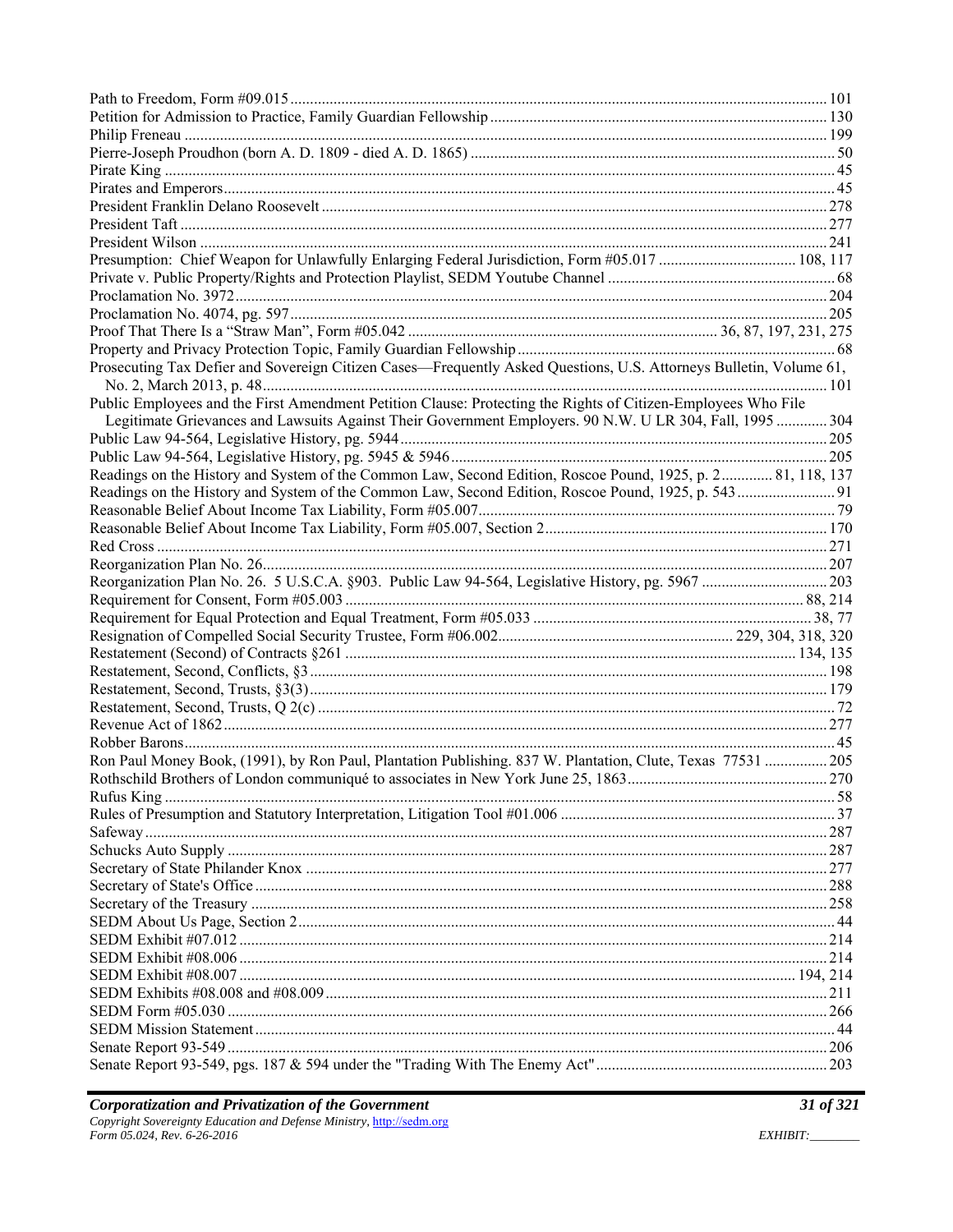| Sovereignty and Freedom Topic, Section 6: Private and Natural Rights, Family Guardian Fellowship 68               |  |
|-------------------------------------------------------------------------------------------------------------------|--|
|                                                                                                                   |  |
|                                                                                                                   |  |
|                                                                                                                   |  |
|                                                                                                                   |  |
|                                                                                                                   |  |
|                                                                                                                   |  |
|                                                                                                                   |  |
|                                                                                                                   |  |
|                                                                                                                   |  |
|                                                                                                                   |  |
|                                                                                                                   |  |
|                                                                                                                   |  |
| The Corporate Conception of the State and the Origins of Limited Constitutional Government, Washington University |  |
|                                                                                                                   |  |
|                                                                                                                   |  |
|                                                                                                                   |  |
|                                                                                                                   |  |
|                                                                                                                   |  |
|                                                                                                                   |  |
|                                                                                                                   |  |
|                                                                                                                   |  |
|                                                                                                                   |  |
|                                                                                                                   |  |
|                                                                                                                   |  |
|                                                                                                                   |  |
|                                                                                                                   |  |
|                                                                                                                   |  |
|                                                                                                                   |  |
|                                                                                                                   |  |
|                                                                                                                   |  |
|                                                                                                                   |  |
|                                                                                                                   |  |
|                                                                                                                   |  |
|                                                                                                                   |  |
|                                                                                                                   |  |

EXHIBIT: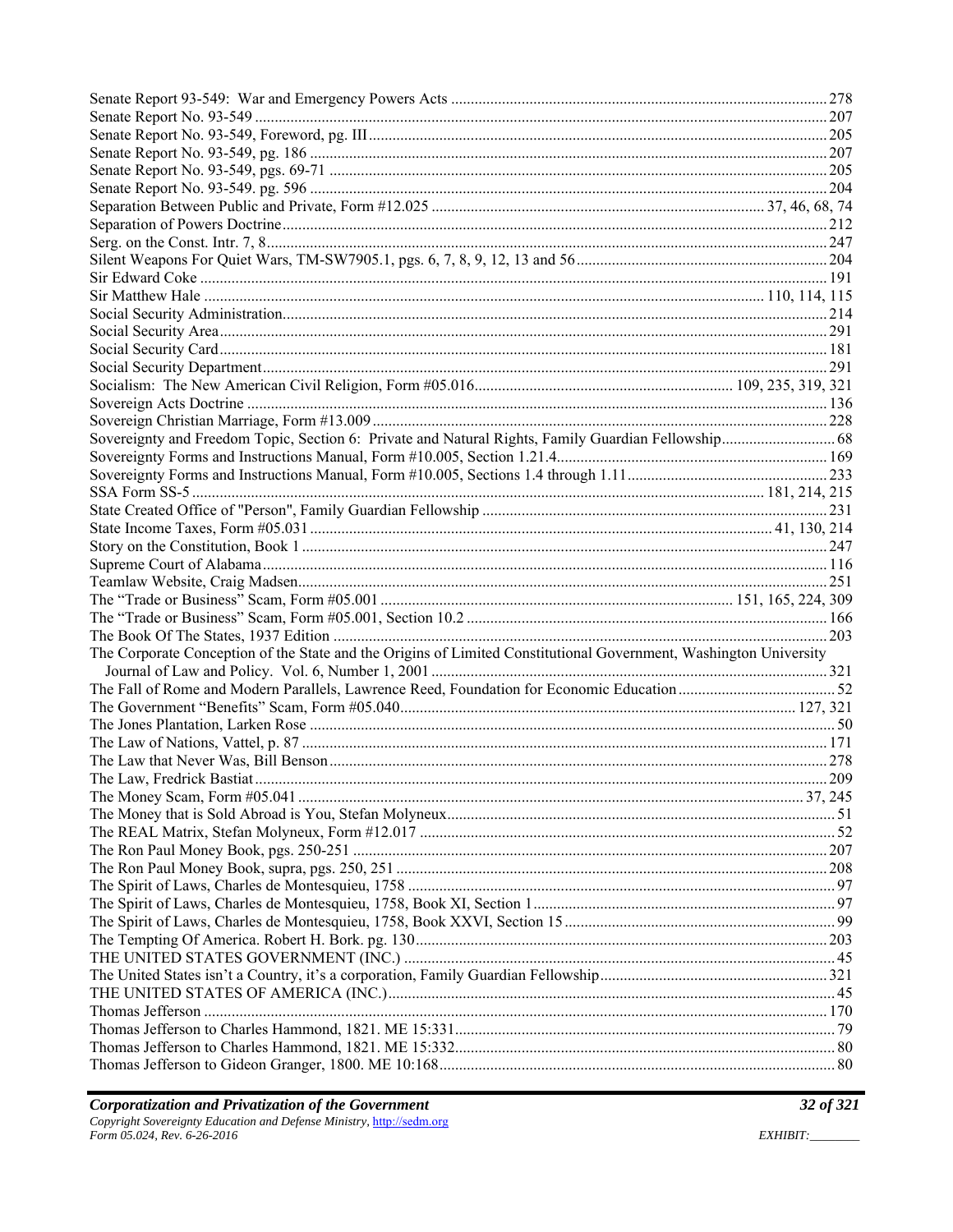| Why Domicile and Becoming a "Taxpayer" Require Your Consent, Form #05.002, Section 13.4 108                                     |  |
|---------------------------------------------------------------------------------------------------------------------------------|--|
| Why It Is Illegal for Me to Request or Use a "Taxpayer Identification Number", Form #04.205  121, 313                           |  |
| Why Statutory Civil Law is Law for Government and Not Private Persons, Form #05.037 46, 67, 97, 195, 197, 229, 319,             |  |
| 321                                                                                                                             |  |
| Why the Government Can't Lawfully Assess Human Beings With an Income Tax Liability Without Their Consent, Form                  |  |
| Why You are a "national", "state national", and Constitutional but not Statutory Citizen, Form #05.006 41, 79, 154, 232,        |  |
| 278                                                                                                                             |  |
| Why You are a "national", "state national", and Constitutional but not Statutory Citizen, Form #05.006, Sections 3 through      |  |
|                                                                                                                                 |  |
|                                                                                                                                 |  |
| Why Your Government is Either a Thief or You are a "Public Officer" for Income Tax Purposes, Form #05.008  78, 165,<br>198, 320 |  |
|                                                                                                                                 |  |
|                                                                                                                                 |  |
|                                                                                                                                 |  |
|                                                                                                                                 |  |

# **Scriptures**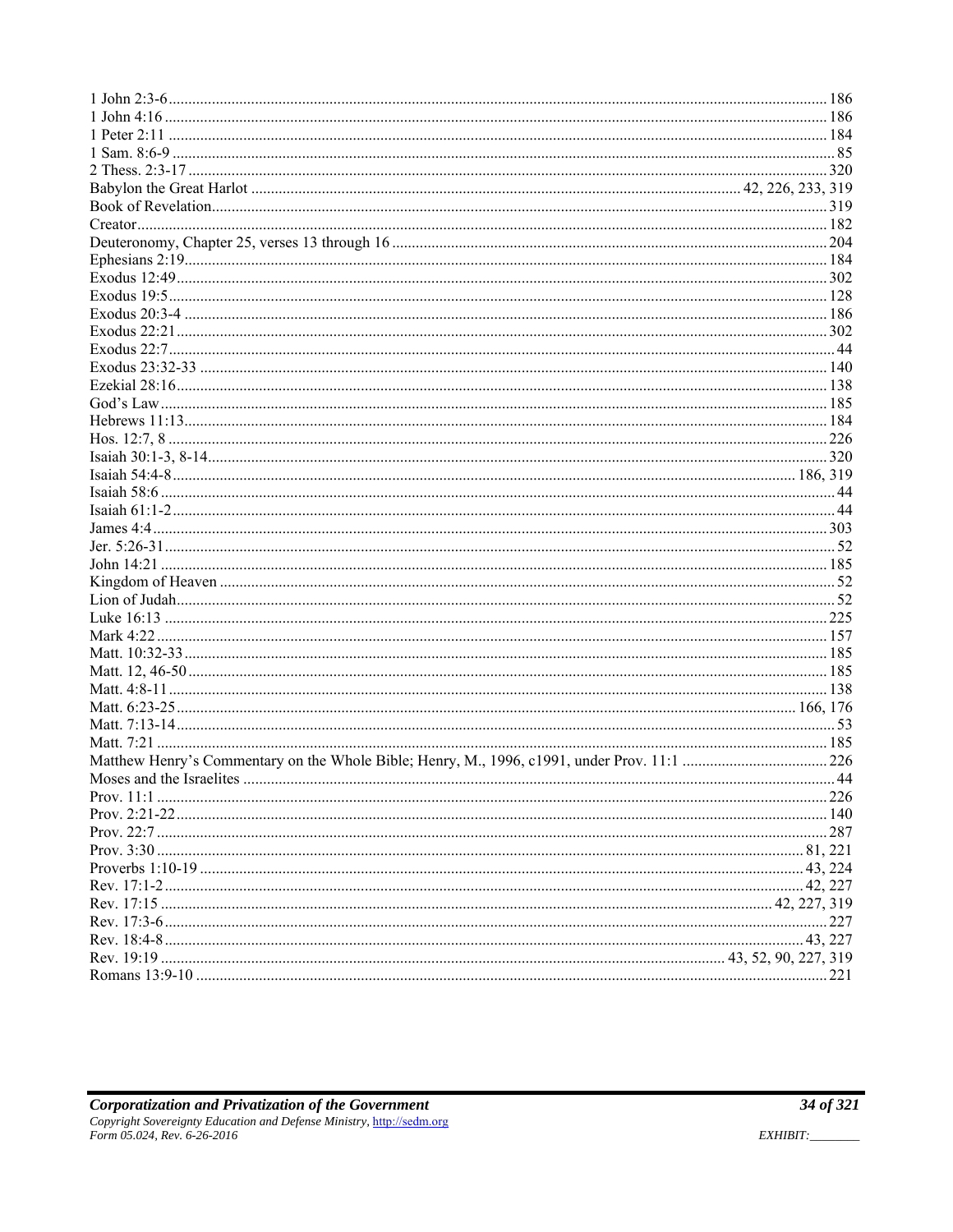*"It may be that it is the obnoxious thing in its mildest and least repulsive form; but illegitimate and unconstitutional practices get their first footing in that way, namely, by silent approaches and slight deviations from legal modes of procedure. This can only be obviated by adhering to the rule that constitutional provisions for the security of person and property should be liberally construed. A close and literal construction deprives them of half their efficacy, and leads to gradual depreciation of the right, as if it consisted more in sound than in substance. It is the duty of courts to be watchful for the constitutional rights of the citizen, and against any stealthy encroachments thereon."* 

*[Boyd v. United States, 116 U.S. 616, 635, 29 L.Ed. 746, (1886)]* 

*"The idea prevails with some, indeed it has found expression in arguments at the bar, that we have in this country substantially two national governments; one to be maintained under the Constitution, with all of its restrictions; the other to be maintained by Congress outside the independently of that instrument, by exercising such powers [of absolutism] as other nations of the earth are accustomed to.. I take leave to say that, if the principles thus announced should ever receive the sanction of a majority of this court, a radical and mischievous change in our system of government will result. We will, in that event, pass from the era of constitutional liberty guarded and protected by a written constitution into an era of legislative absolutism.. It will be an evil day for American liberty if the theory of a government outside the supreme law of the land finds lodgment in our constitutional jurisprudence. No higher duty rests upon this court than to exert its full authority to prevent all violation of the principles of the Constitution." [Downes v. Bidwell, 182 U.S. 244 (1901)]* 

#### **1 Introduction**

Since 1909, there has been a concerted, systematic effort by members of the legal profession to transform what started out as a constitutional government into essentially a for-profit private corporate monopoly. That transformation is largely complete and has occurred in small steps that have largely been ignored and overlooked by the average American. The methods of transformation are not taught in any of the history books or even in law school curricular. The implications of this transformation are vast and far-reaching and affect every aspect of life as we know it today here in America. In fact, we allege that:

- 1. What most people call "government" is now nothing but a giant private corporate monopoly which violates the Sherman Antitrust Act.
	- 1.1. We call this corporate monopoly "CorpGov" within this document.
	- 1.2. All of its activities are perpetuated through "adhesion contracts" forced upon the populace by:
		- 1.2.1. Privatized enforcement agents in the private sector.
		- 1.2.2. A virtual monopoly in the services it offers
- 2. The original republican government which was created by the Constitution:
	- 2.1. Went bankrupt in 1933 when lawful money was outlawed.
	- 2.2. Is now effectively disestablished for all intents and purposes.
	- 2.3. Has been replaced with a legislative socialist democracy which is a political, corporate, and not geographic entity functioning entirely and only through your right to contract.
- 3. States of the Union mentioned in the Constitution have become private, for profit federal corporations.
	- 3.1. This corporation is a "virtual state" within a geographical state and a political and legal body but not a territorial body.
	- 3.2. This corporation is founded on the constitutions enacted by states of the Union after the Civil War, in which the boundaries of the states were omitted.
	- 3.3. This corporation is called the "State of  $\blacksquare$ " rather than simply the name of the state.
	- 3.4. Those who are "citizens" or "residents" of this state are actually de facto officers of the corporation.
	- 3.5. The term "residence" really means a position of employment within this corporation, and not physical presence within a geographic entity. All "residents" are federal contractors rather than members of a body politic.
	- 3.6. The term "State" in most state law has been redefined to mean federal territory within the exterior borders of the state:

*California Revenue and Taxation Code* 

6017*. "In this State" or "in the State" means within the exterior [outside] limits of the [Sovereign] state of California and includes [only] all territory within these limits owned by or ceded to the United States*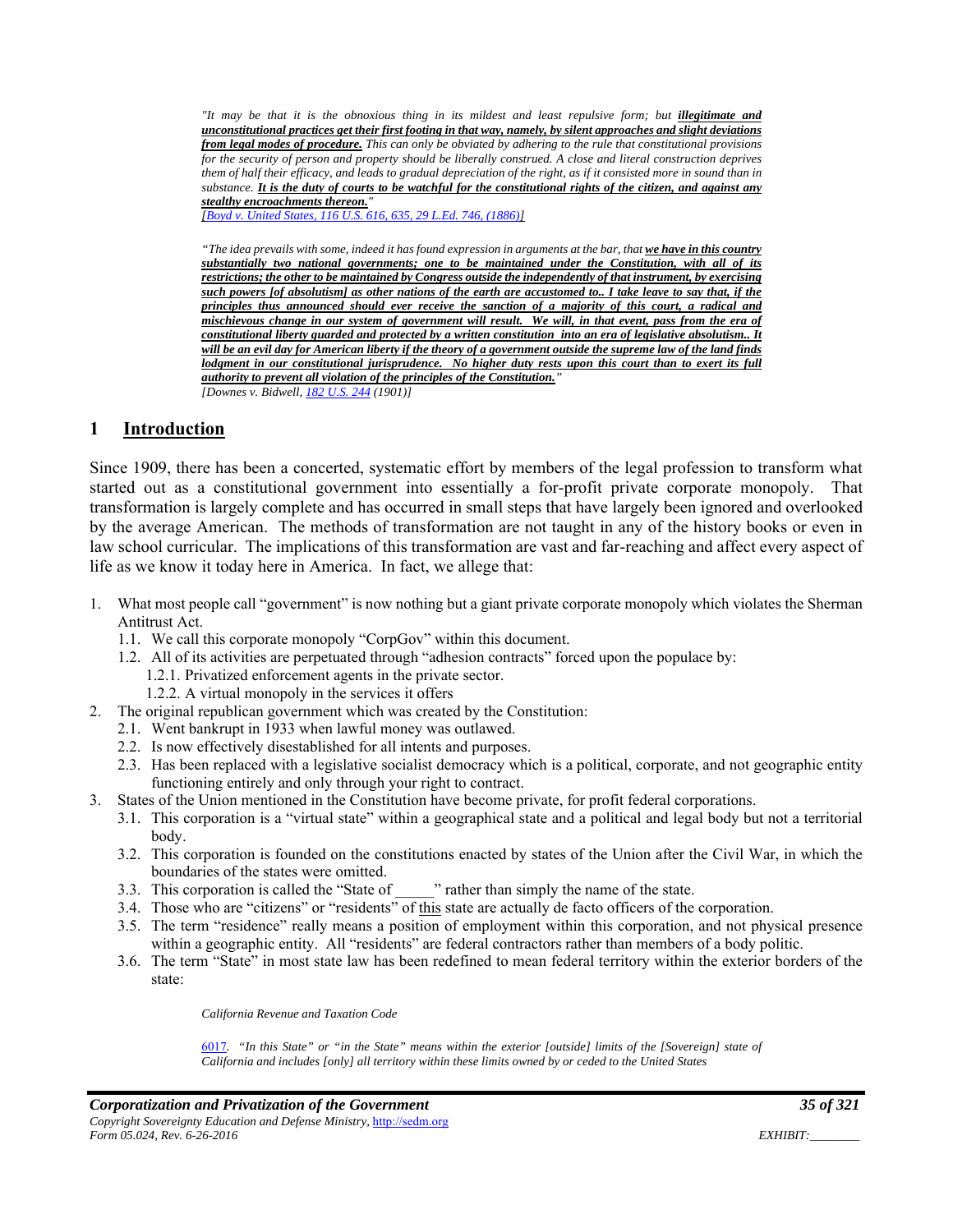- 4. All the services offered by the original government have been systematically replaced with STATUTORY "franchises", all of which require a mandatory fee paid either directly or indirectly.
	- 4.1. Only those who become "employees" or "officers" of the corporation can partake of any of the "benefits" of these franchises.
	- 4.2. The definition of "employee" found in 5 U.S.C. §2105 confirms that all "employees" under 5 U.S.C. are in fact "public officers".
- 5. What used to be CONSTITUTIONAL "citizens" and "residents" and "inhabitants" are all now synonymous with:
	- 5.1. STATUTORY "employees" or "officers" of the "United States" federal corporation.
	- 5.2. "customers" of the private, legislatively foreign, for profit federal corporation.
	- 5.3. Statutory artificial "persons" domiciled on federal territory not protected by the Constitution.
- 6. PRIVATE Human beings have been replaced with a PUBLIC "straw man":
	- 6.1. The "straw man" is a public office in the government.
	- 6.2. The human being is a public officer and surety for the actions of the office he occupies, which is a government franchise.
	- 6.3. The application for the benefit or franchise established a partnership between the U.S. Inc. federal corporation, which is a public office, and the human being filling the office. The only human beings subject to governmental civil law are those who consent to exercise agency on behalf of the government. Those people are mentioned in 26 U.S.C. §6671(b) and 26 U.S.C. §7343.
	- 6.4. "Sui juris" status has been replaced with "pro per" and "pro se" because the human being has to "represent" the straw man and the public office that is his statutory interface to CorpGov.

*"Sui juris. Of his own right; possessing full social and civil rights; not under any legal disability, or the power of another, or guardianship. Having capacity to manage one's own affairs; not under legal disability to act for one's self." [Black's Law Dictionary, Sixth Edition, p. 1434]* 

The existence of the "straw man" is exhaustively proven in:

*Proof That There Is a "Straw Man"*, Form #05.042 http://sedm.org/Forms/FormIndex.htm

- 7. Private rights, private property, and personal responsibility have been effectively outlawed, for all intents and purposes because:
	- 7.1. All options for selecting one's status on government forms include only statutory public entities and not private human beings. There are no nontaxpayer or private human being options on government forms, for instance.
	- 7.2. De facto government FRAUD and propaganda cause financial institutions and private employers to unlawfully and criminally compel the use of government identifying numbers. All such numbers may only lawfully be used in connection with a public office in the U.S. government, and hence, everyone is compelled to occupy a public office and to surrender their private status.
	- 7.3. All remedies for the protection or private rights and private property have been carefully hidden and/or eliminated entirely. For instance:
		- 7.3.1. Common law remedies for the protection of private rights are actively interfered with and penalized by de facto franchise judges.
		- 7.3.2. Constitutional courts have been replaced with legislative franchise courts.
		- 7.3.3. Members of the legal profession are no longer taught about common law remedies, eliminating the ability of anyone to hire an attorney to implement them.
	- 7.4. The filing of knowingly false information returns connecting otherwise private property and private rights to a public office in the U.S. government are encouraged by FRAUD and protected by de facto officers of the de facto government.
	- 7.5. There is no method to have a government identifying number as a nontaxpayer or "non-resident non-person". All numbers offered are only for "taxpayers", which is why they are called "Taxpayer Identification Numbers". IRS refuses to allow people to change the number to that of a nontaxpayer.
	- 7.6. Enforcement penalties that may only lawfully be imposed upon statutory public officer franchisees called "taxpayers" are unlawfully applied to "nontaxpayers" who are private persons not subject to federal jurisdiction, making it impossible to survive as or be recognized as a private human being. See Form #05.010.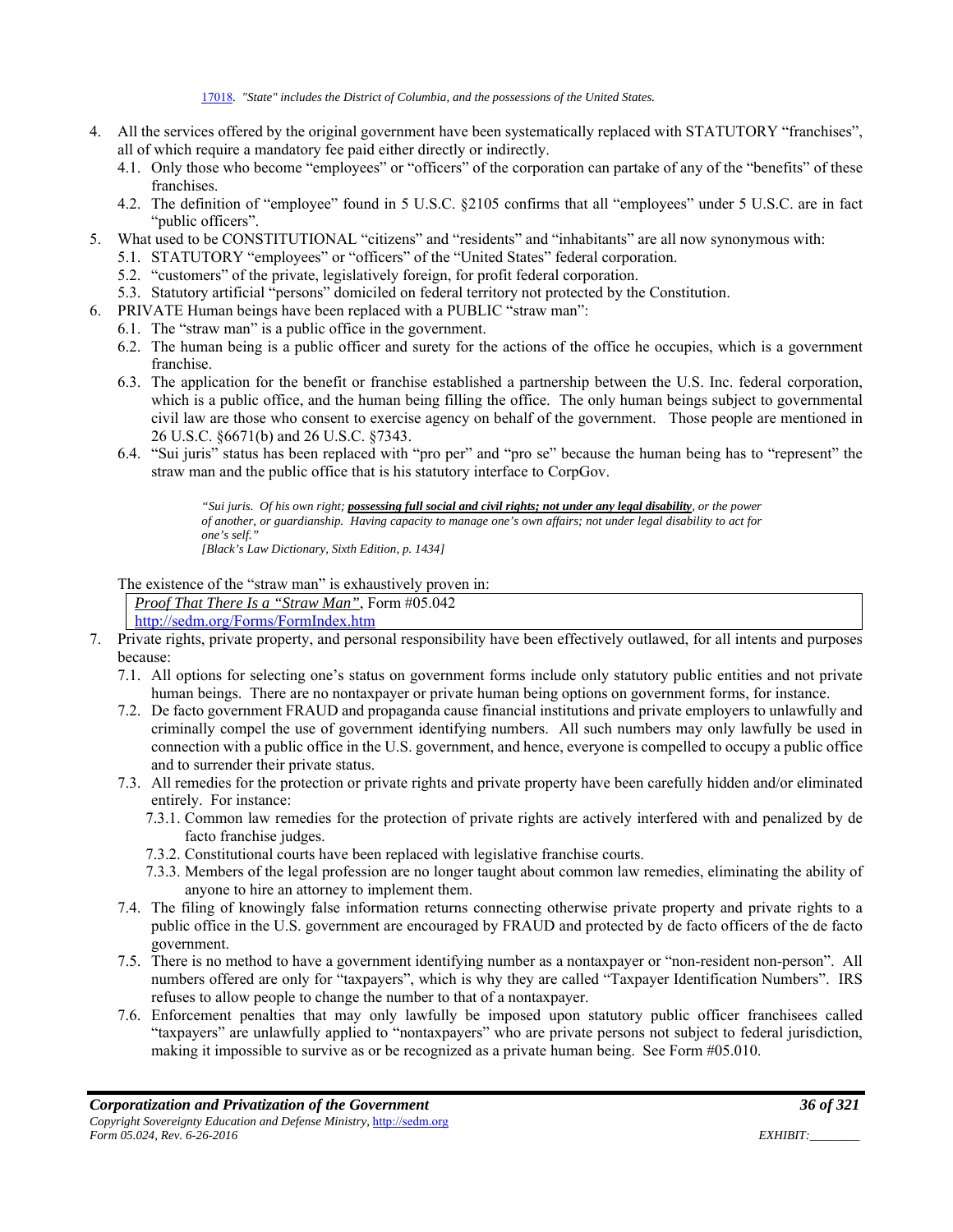For a complete description of the illegal methods of destroying the PRIVATE and eliminating the separation between PUBLIC and PRIVATE, see:

*Separation Between Public and Private*, Form #12.025

http://sedm.org/Forms/FormIndex.htm

- 8. Those who refuse to become STATUTORY government "employees" or "officers" of the CorpGov or refuse to participate in government franchises:
	- 8.1. Have no legal existence and no protection for any of their rights in any of CorpGov's "franchise courts".
	- 8.2. Become the illegal target of enforcement actions and are unlawfully terrorized and penalized by the high cost of litigation for insisting that their rights be protected and respected.
	- 8.3. Are unlawfully compelled to participate in the franchise by third party FALSE information returns connecting them to a public office in the corporation. See: *Correcting Erroneous Information Returns*, Form #04.001 http://sedm.org/Forms/FormIndex.htm
	- 8.4. Are unlawfully compelled to participate in franchises by third party FALSE Currency Transaction Reports (CTRs) connecting them to a public office in the corporation. See:

*Demand for Verified Evidence of "Trade or Business" Activity: Currency Transaction Report*, Form #04.008 http://sedm.org/Forms/FormIndex.htm

- 8.5. Are effectively punished by being deprived of a legal remedy in courts of justice. Most courts have security checkpoints that require government ID that connects you to franchises and Social Security Numbers in order to even enter the court building.
- 8.6. Are effectively punished by being deprived of a means to conduct commerce where they live, because the government refuses to issue ID to either nonresidents or those without government identifying numbers. Financial institutions will not open accounts for those who don't have government ID. See:

*Why Domicile and Becoming a "Taxpayer" Require Your Consent*, Form #05.002, Section 13 http://sedm.org/Litigation/LitIndex.htm

- 9. The court system has been replaced with "franchise courts" and what started out as Constitutional judges have now become franchise administrators serving in the Executive Branch of the government:
	- 9.1. Judges are no longer impartial, because they participate in the franchises that they officiate over. This is a CRIME in violation of 18 U.S.C. §208 and a conflict of interest in violation of 28 U.S.C. §§144, and 455.
	- 9.2. Franchise administrators called "judges" routinely commit "judicial verbicide" to perpetuate the sham "public trust" they administer by abusing "words of art" and deliberate vagueness in their rulings. See the following tool which you can attach to your pleadings to prevent this sort of abuse:

*Rules of Presumption and Statutory Interpretation*, Litigation Tool #01.006

http://sedm.org/Litigation/LitIndex.htm

9.3. The separation of powers between the judicial branch and other branches has been completely destroyed because constitutional judges are no longer necessary in a community comprised exclusively of "franchisees" in receipt of government privileges.

For further details on the above, see:

*What Happened to Justice?*, Form #06.012

http://sedm.org/Forms/FormIndex.htm

10. What used to be called "money" is now just a corporate bond or promissory note backed by nothing and which can only be paid to or used by "officers of the corporation" called "public officers". A "public officer" in law is, after all, someone who manages the property of the public and the corporate bond is considered property. See:

*The Money Scam*, Form #05.041

http://sedm.org/Forms/FormIndex.htm

- 11. The income tax system has become a compelled franchise:
	- 11.1.It's main goal is to redistribute wealth according to public policy and political whim and to regulate the supply of fiat currency.
	- 11.2.It doesn't pay for government services, but rather subsidizes political favors which benefit only those who patronize and subsidize CorpGov.
	- 11.3.It is implemented as a "public officer kickback program" in which officers of the corporation rebate a portion of their pay back to the mother corporation. See *Great IRS Hoax*, Form #11.302, Section 5.6.10.
	- 11.4. False information returns and government propaganda are used to compel people to participate in this franchise.
- 12. Banks, financial institutions, and private employers have become the main method to recruit people into public office within the mother de facto "state of" federal corporation: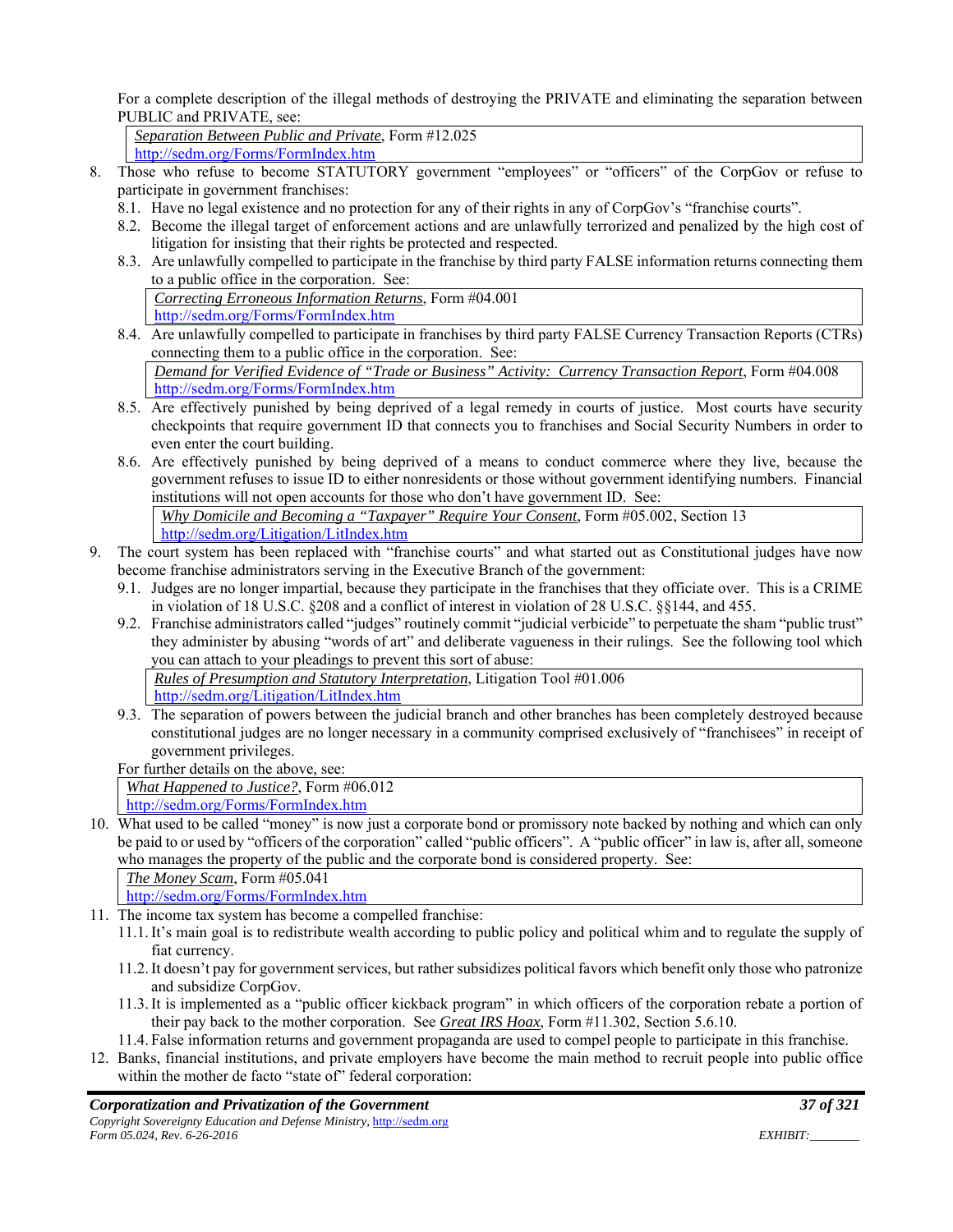- 12.1. This is called "privatized enforcement". Others call it "corporate fascism".
- 12.2. The method of recruitment is the compelled use of Social Security Number and Taxpayer Identification Number in order to work, engage in commerce, or open an account. See:

| About SSNs and TINs on Government Forms and Correspondence, Form $\#05.012$ |  |
|-----------------------------------------------------------------------------|--|
| http://sedm.org/Forms/FormIndex.htm                                         |  |

12.3. These institutions refuse to recognize that businesses and individuals either are or can be statutory "non-resident non-persons" not engaged in the "trade or business" franchise who have no need for a number and no tax liability even though the law allows for it. See:

*Non-Resident Non-Person Position, Form #05.020* http://sedm.org/Forms/FormIndex.htm

- 12.4. The federal government has become a big "Kelley Girl" to sell your labor as an officer of Uncle to private employers. Everyone who signs an IRS Form W-4 works for the government instead of their private employer.
- 12.5. "Selective enforcement" by the IRS and Department of Justice is the main mechanism that keeps these institutions in fear and which causes them to continue to act as compelled employment (public officer) recruiters for the federal government. The failure and absolute refusal of the Department of Justice and the IRS to prosecute private employers or financial institutions who file false information returns or compel use of identifying numbers is what causes them to continue being compelled employment recruiters for the government as a method of risk avoidance.
- 13. The notion of equal protection which is the foundation of the United States Constitution has now been rendered largely irrelevant, because:
	- 13.1. Equal protection does not constrain the administration of any franchise. By that we mean PRIVATE, non-resident, non-franchisees aren't recognized or protected AT ALL.
	- 13.2. All slaves on the federal plantation are, in fact "equal", but they are still slaves of the government.
	- 13.3. The government they allegedly "created" as "We the People" is no longer one of delegated powers, but a "parens patriae" and a pagan deity that is far more "equal" than any of the people it derives its alleged authority from.

#### For details, see:

*Requirement for Equal Protection and Equal Treatment*, Form #05.033 http://sedm.org/Forms/FormIndex.htm

- 14. The term "general welfare" found in the Constitution has been redefined by the U.S. Supreme Court in the 1930's to imply the ability of the national government to offer and enforce national franchises and "benefits" within CONSTITUTIONAL states of the Union.
	- 14.1. These cases are called the "switch in time" cases. See:
		- 14.1.1. United States v. Butler, 297 U.S. 1, 56 S.Ct. 312 (1936).
		- 14.1.2. Helvering v. Davis, 301 U.S. 619, 57 S.Ct. 904.
		- 14.1.3. Chas. C. Steward Mach. Co. v. Davis, 301 U.S. 548, 57 S.Ct. 883 (1937).
		- 14.1.4. Ashwander v. Tennessee Valley Authority, 297 U.S. 288, 56 S.Ct. 466 (1936).
	- 14.2. The franchise statutes (e.g. Social Security, etc) STILL reflect that such franchises can only be offered on federal territory to those DOMICILED on federal territory.
	- 14.3. The geographical limitations of these statues are being ILLEGALLY circumvented through the following methods: 14.3.1. Equivocation and deception, federal territory and constitutional states are made to appear equivalent by corrupt courts and judges with a criminal financial conflict of interest.
		- 14.3.2. Financial coercion, people who sign up for these "benefits" in a constitutional state, are PRESUMED to consent and switch their effective domicile and choice of law to federal territory. This is IN SPITE of the fact that the Declaration of Independence says their rights are "INALIENABLE", meaning INCAPABLE of being bargained away. The Declaration of Independence is ORGANIC law appearing in the first official act of Congress, and it is routinely being violated every time franchises are offered or enforced in a CONSTITUTIONAL state.

See the following document that proves these assertions:

*U.S.A. v. U.S.*, Richard Dwight Kegley, TJ Henderson, Edward Wahler, HKW Publishers http://usofavus.com

- 15. The legal profession has been turned into a franchise and become a subsidiary of CorpGov through licensing to practice law.
	- 15.1. Attorney licensing is only intended to regulate attorneys who manage or protect PUBLIC property, but it is being abused to regulate the management of ALL property.
	- 15.2. Attorneys with a law license have a financial conflict of interest in the case of anyone seeking to protect PRIVATE rights because their first allegiance is to the GOVERNMENT and not their CLIENT.